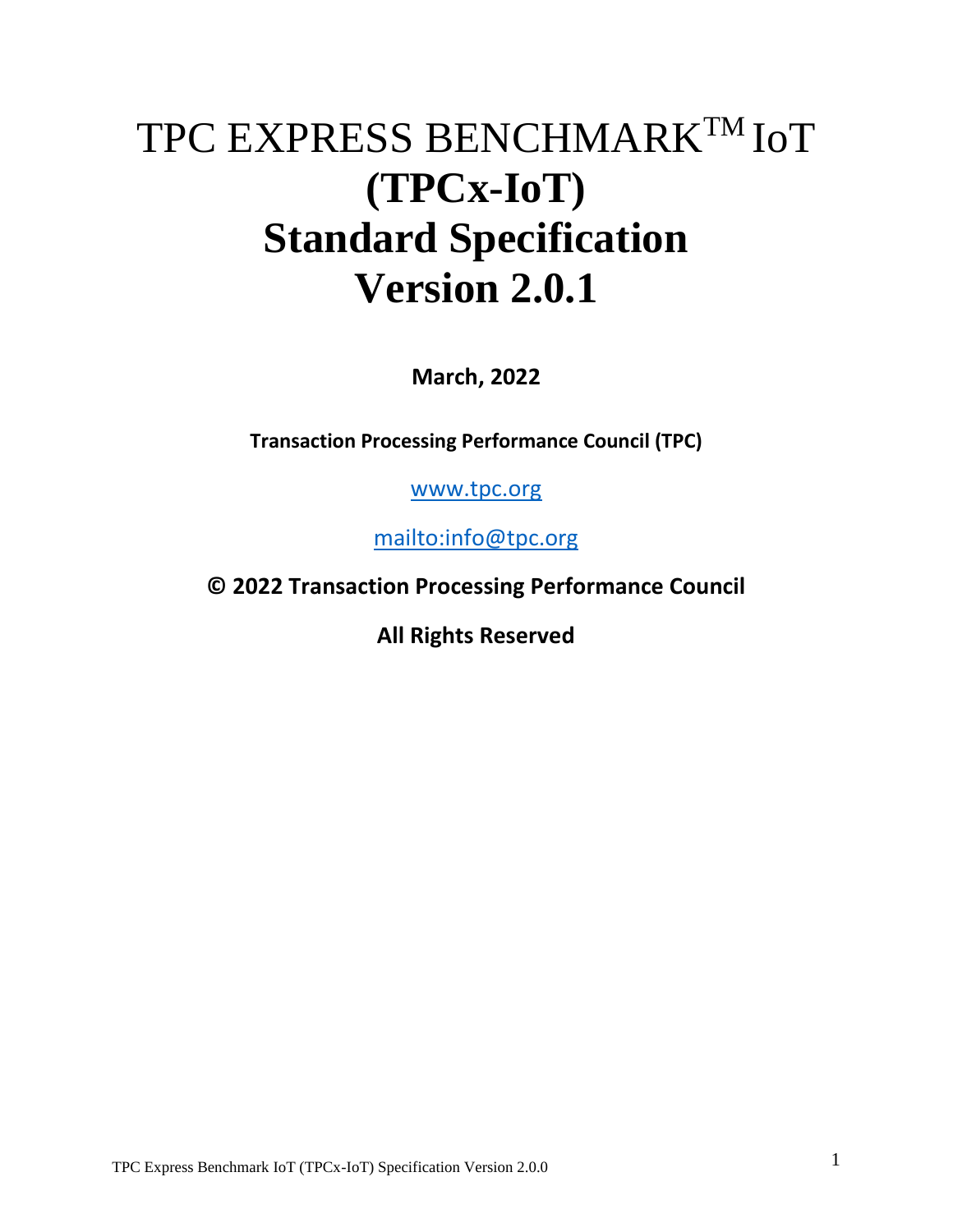Legal Notice

The TPC reserves all right, title, and interest to this document and associated source code as provided under U.S. and international laws, including without limitation all patent and trademark rights therein.

Permission to copy without fee all or part of this document is granted provided that the TPC copyright notice, the title of the publication, and its date appear, and notice is given that copying is by permission of the Transaction Processing Performance Council. To copy otherwise requires specific permission.

No Warranty

TO THE MAXIMUM EXTENT PERMITTED BY APPLICABLE LAW, THE INFORMATION CONTAINED HEREIN IS PROVIDED "AS IS" AND WITH ALL FAULTS, AND THE AUTHORS AND DEVELOPERS OF THE WORK HEREBY DISCLAIM ALL OTHER WARRANTIES AND CONDITIONS, EITHER EXPRESS, IMPLIED OR STATUTORY, INCLUDING, BUT NOT LIMITED TO, ANY (IF ANY) IMPLIED WARRANTIES, DUTIES OR CONDITIONS OF MERCHANTABILITY, OF FITNESS FOR A PARTICULAR PURPOSE, OF ACCURACY OR COMPLETENESS OF RESPONSES, OF RESULTS, OF WORKMANLIKE EFFORT, OF LACK OF VIRUSES, AND OF LACK OF NEGLIGENCE. ALSO, THERE IS NO WARRANTY OR CONDITION OF TITLE, QUIET ENJOYMENT, QUIET POSSESSION, CORRESPONDENCE TO DESCRIPTION OR NON-INFRINGEMENT WITH REGARD TO THE WORK.

IN NO EVENT WILL ANY AUTHOR OR DEVELOPER OF THE WORK BE LIABLE TO ANY OTHER PARTY FOR ANY DAMAGES, INCLUDING BUT NOT LIMITED TO THE COST OF PROCURING SUBSTITUTE GOODS OR SERVICES, LOST PROFITS, LOSS OF USE, LOSS OF DATA, OR ANY INCIDENTAL, CONSEQUENTIAL, DIRECT, INDIRECT, OR SPECIAL DAMAGES WHETHER UNDER CONTRACT, TORT, WARRANTY, OR OTHERWISE, ARISING IN ANY WAY OUT OF THIS OR ANY OTHER AGREEMENT RELATING TO THE WORK, WHETHER OR NOT SUCH AUTHOR OR DEVELOPER HAD ADVANCE NOTICE OF THE POSSIBILITY OF SUCH DAMAGES. Trademarks

TPC Benchmark and TPC Express are trademarks of the Transaction Processing Performance Council.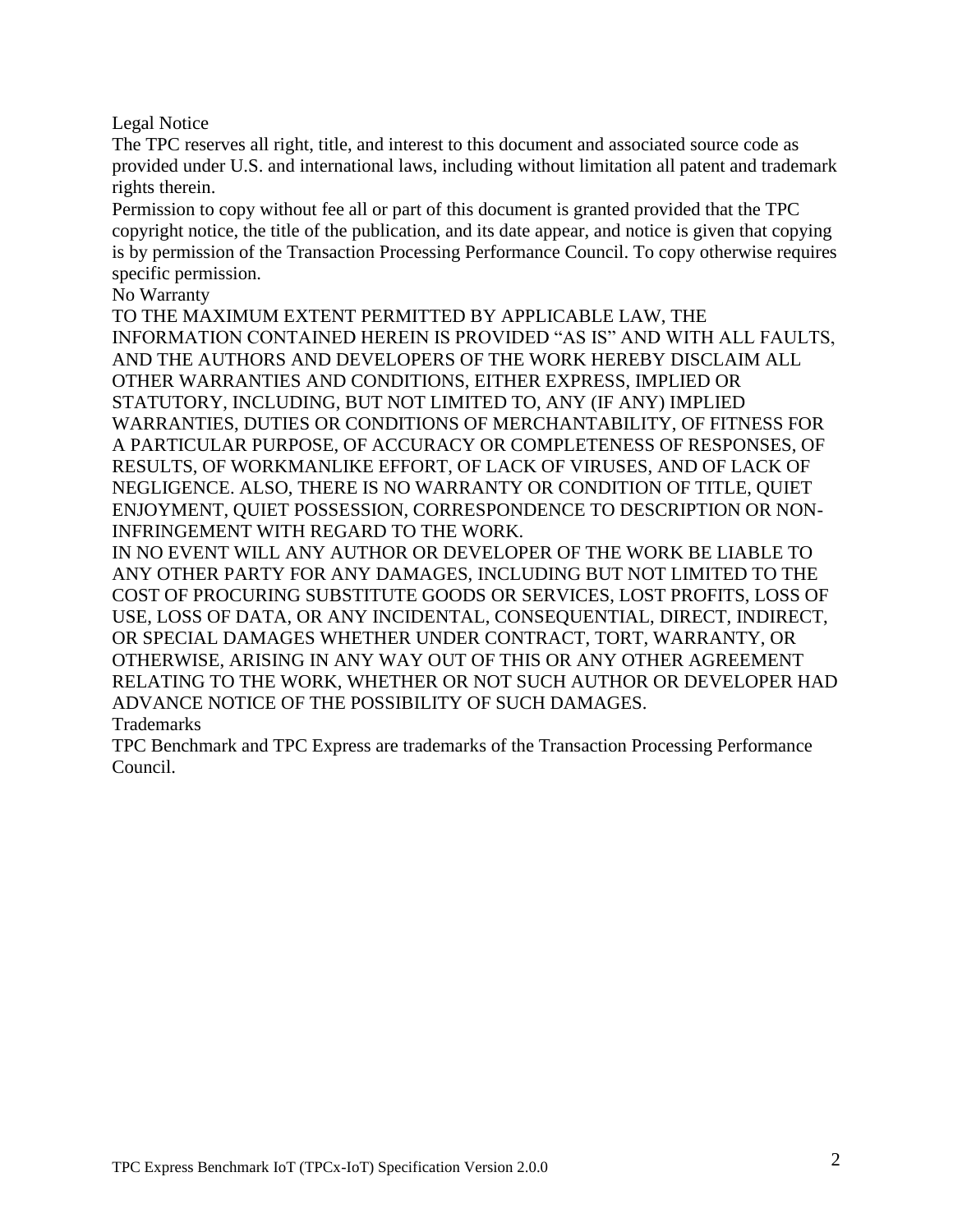#### **Acknowledgments**

Developing a TPC benchmark for a new environment like the Internet of Things (IoT) required a huge effort to work and contributions of the TPCx-IoT subcommittee member conceptualize research, specify, review, prototype, and verify the benchmark. The TPC acknowledges the companies in developing the TPCx-IoT Specification. The list of contributors to this version includes Andy Bond, Bhaskar Gouda, Karthik Kulkarni, Chaitanya Kundety, Chinmayi Narasimhadevara, Da Qi Ren, David Grimes, Meikel Poess, Nicholas Wakou, Jamie Reding, John Poelman, Ken Rule, Hamesh Patel, Mike Brey, Matthew Emmerton, Paul Cao, Reza Taheri, and Tariq Magdon-Ismail.

| radic 1. Document Kevision History |         |                                                    |  |  |  |
|------------------------------------|---------|----------------------------------------------------|--|--|--|
| Date                               | Version | Description                                        |  |  |  |
| 06/07/2017                         | 1.0.0   | • Draft proposed for GC approval with all changes  |  |  |  |
|                                    |         | since formal review                                |  |  |  |
| 09/21/2017                         | 1.0.1   | • Editorial fixes. Workload is modified to include |  |  |  |
|                                    |         | analytics query over randomly selected interval    |  |  |  |
| 12/6/2017                          | 1.0.2   | • Precision upto 3 decimals for all metrics        |  |  |  |
| 1/29/18                            | 1.0.3   | • Add list of supported NoSQL Databases            |  |  |  |
| 10/3/19                            | 1.0.4   | • Add Machbase as supported NoSQL Database in      |  |  |  |
|                                    |         | Clause 2.5                                         |  |  |  |
|                                    |         | • Substitute member table under "TPC               |  |  |  |
|                                    |         | Membership" with link to TPC website on Page 5     |  |  |  |
|                                    |         | Add TPCx-IoT version number to foot note           |  |  |  |
| 2/6/2020                           | 1.0.5   | • Changed datatypes from integer to long in client |  |  |  |
|                                    |         | code to allow for more than 2.1 billion records to |  |  |  |
|                                    |         | be inserted by a single client.                    |  |  |  |
|                                    |         | • Commented out not-used random number calls in    |  |  |  |
|                                    |         | function "acknowledge"                             |  |  |  |
|                                    |         | • Switched to use java.util.concurrent for random  |  |  |  |
|                                    |         | number generation                                  |  |  |  |
|                                    |         | • Updated version number                           |  |  |  |
| 02/10/2021                         | 2.0.0   | • Changes related to price performance metric:     |  |  |  |
|                                    |         | affected clauses are 4.2, 4.4, 6.8, 8              |  |  |  |
|                                    |         | • Change timestamp interval for analytic query     |  |  |  |
|                                    |         | from 30 seconds to 5 seconds to make the           |  |  |  |
|                                    |         | specification consistent with the KIT: Affected    |  |  |  |
|                                    |         | Clause 2.2                                         |  |  |  |
|                                    |         | • General code cleanup                             |  |  |  |
|                                    |         | • Change insert timestamp interval to 100ms in     |  |  |  |
|                                    |         | TPCx-IoT 1.0.4 from current 10s                    |  |  |  |

#### Document Revision History Table 1: Document Revision History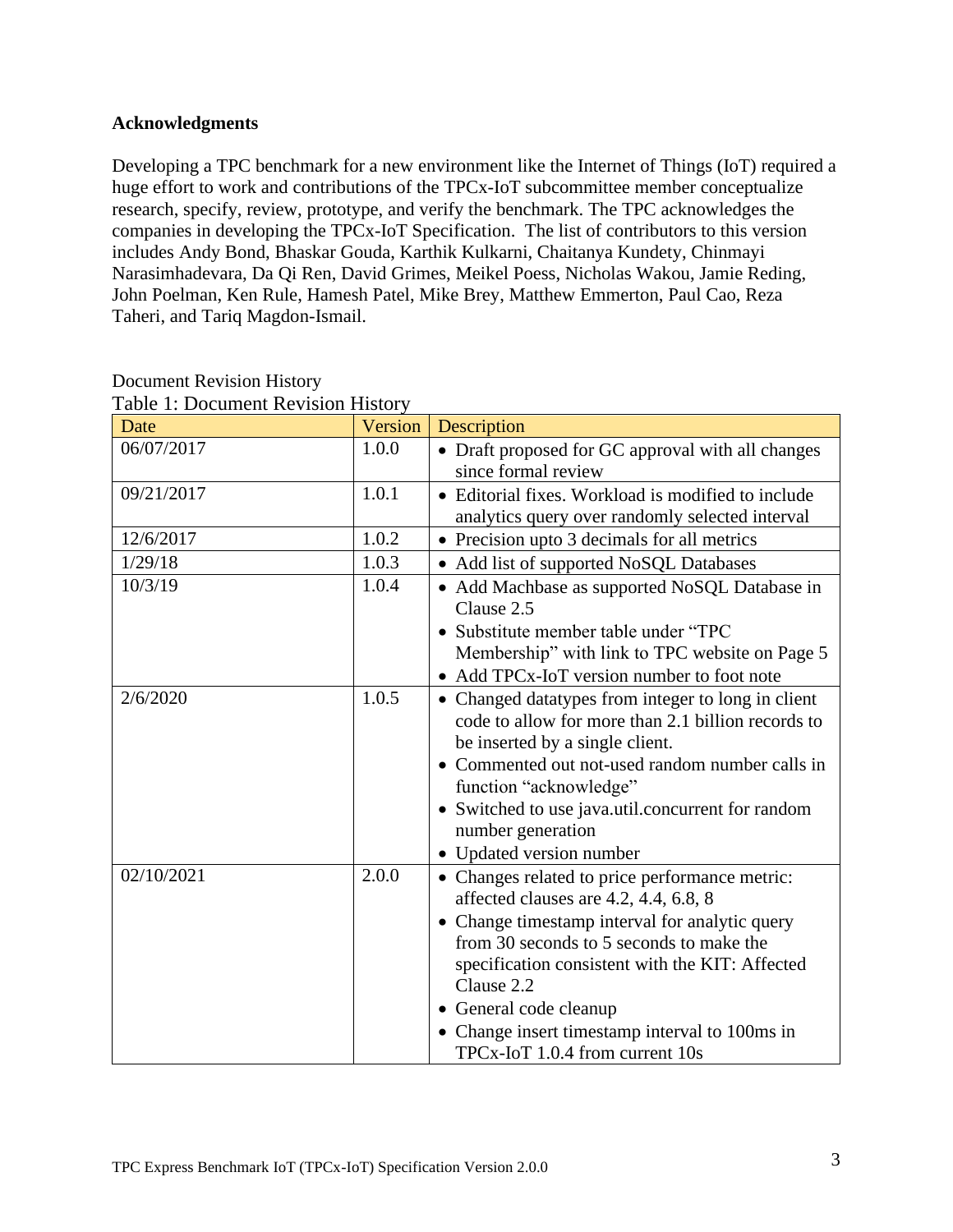|          | • Add reporting of the number of queries with $0$<br>rows returned in the final report in the next<br>release of TPCx-IoT                                                     |
|----------|-------------------------------------------------------------------------------------------------------------------------------------------------------------------------------|
| 3/3/2022 | • Issue 50: md5sum error for core- $0.13.0$ -<br>SNAPSHOT.jar component<br>• Issue 51: Remote testing instances execution<br>problem<br>• Integration of Lindorm into the KIT |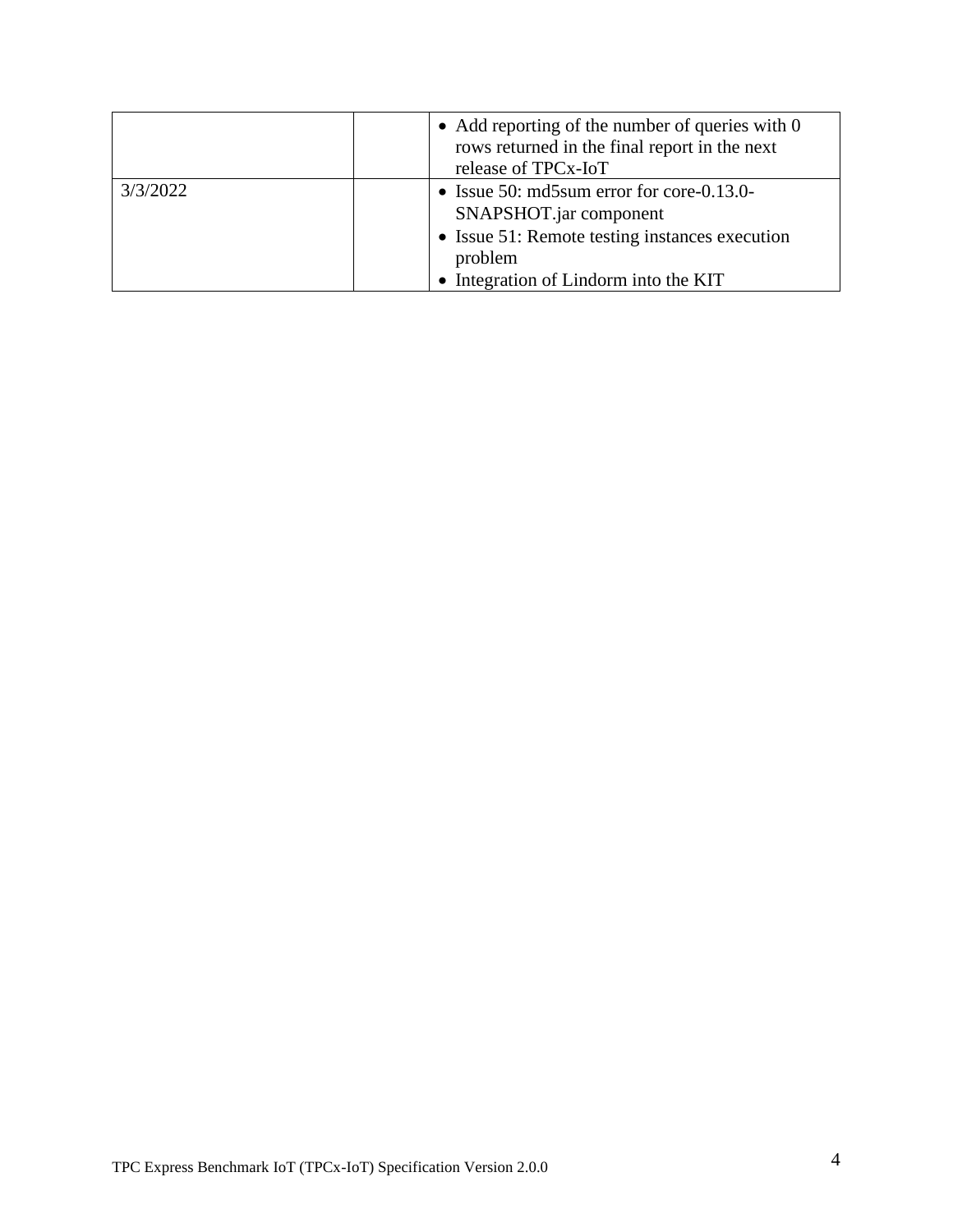# **TPC Membership**

A list of the current TPC member companies can be found at [http://www.tpc.org/tpc\\_documents\\_current\\_versions/pdf/tpcmembers.pdf](http://www.tpc.org/tpc_documents_current_versions/pdf/tpcmembers.pdf)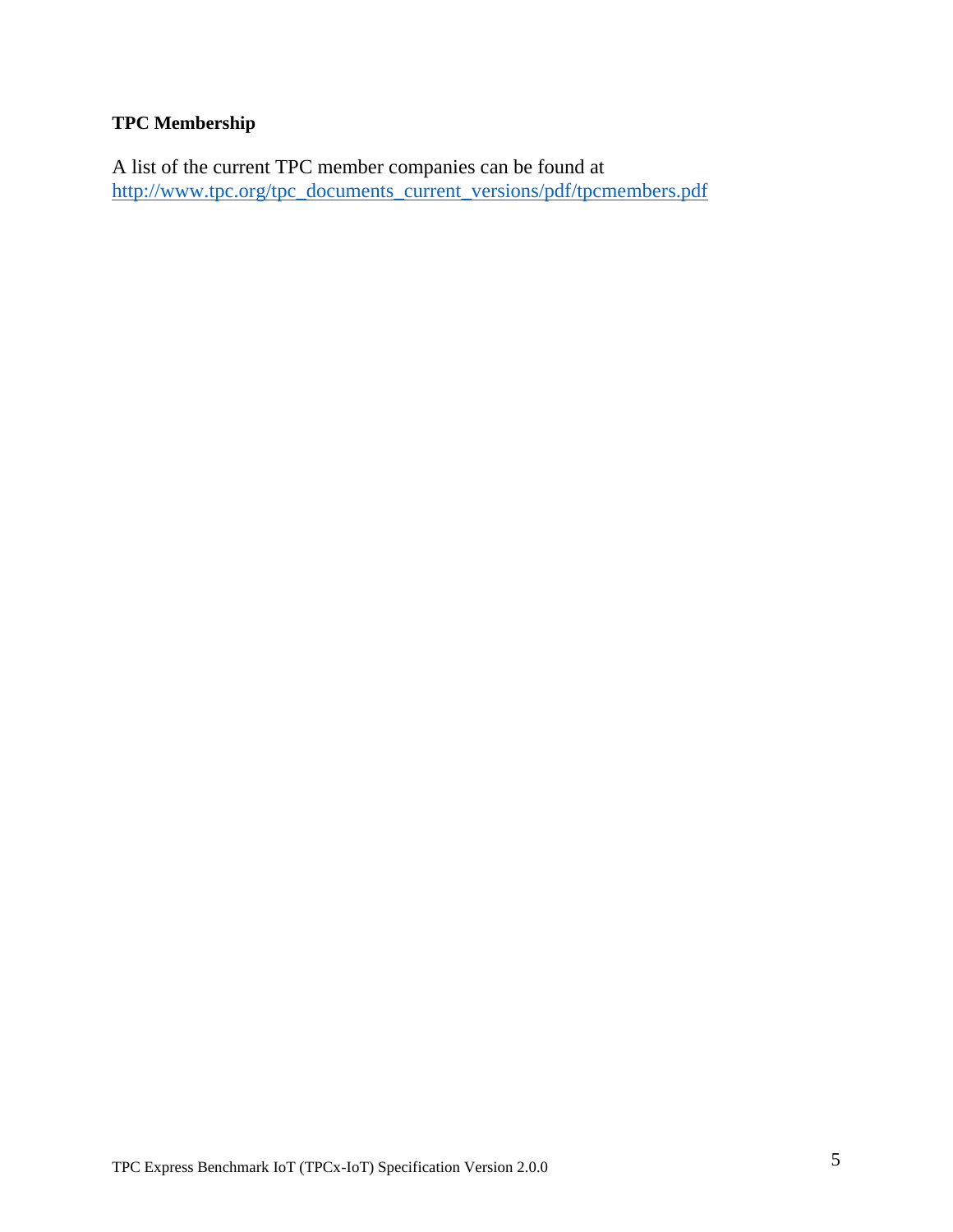# **Table of Contents**

| 4.7 Required Reporting Components (1998) 2006 12.000 100 13.000 13.000 14.000 14.000 14.000 14.000 14.000 14.0 |  |
|----------------------------------------------------------------------------------------------------------------|--|
|                                                                                                                |  |
|                                                                                                                |  |
|                                                                                                                |  |
|                                                                                                                |  |
|                                                                                                                |  |
|                                                                                                                |  |
|                                                                                                                |  |
|                                                                                                                |  |
|                                                                                                                |  |
|                                                                                                                |  |
|                                                                                                                |  |
|                                                                                                                |  |
|                                                                                                                |  |
|                                                                                                                |  |
|                                                                                                                |  |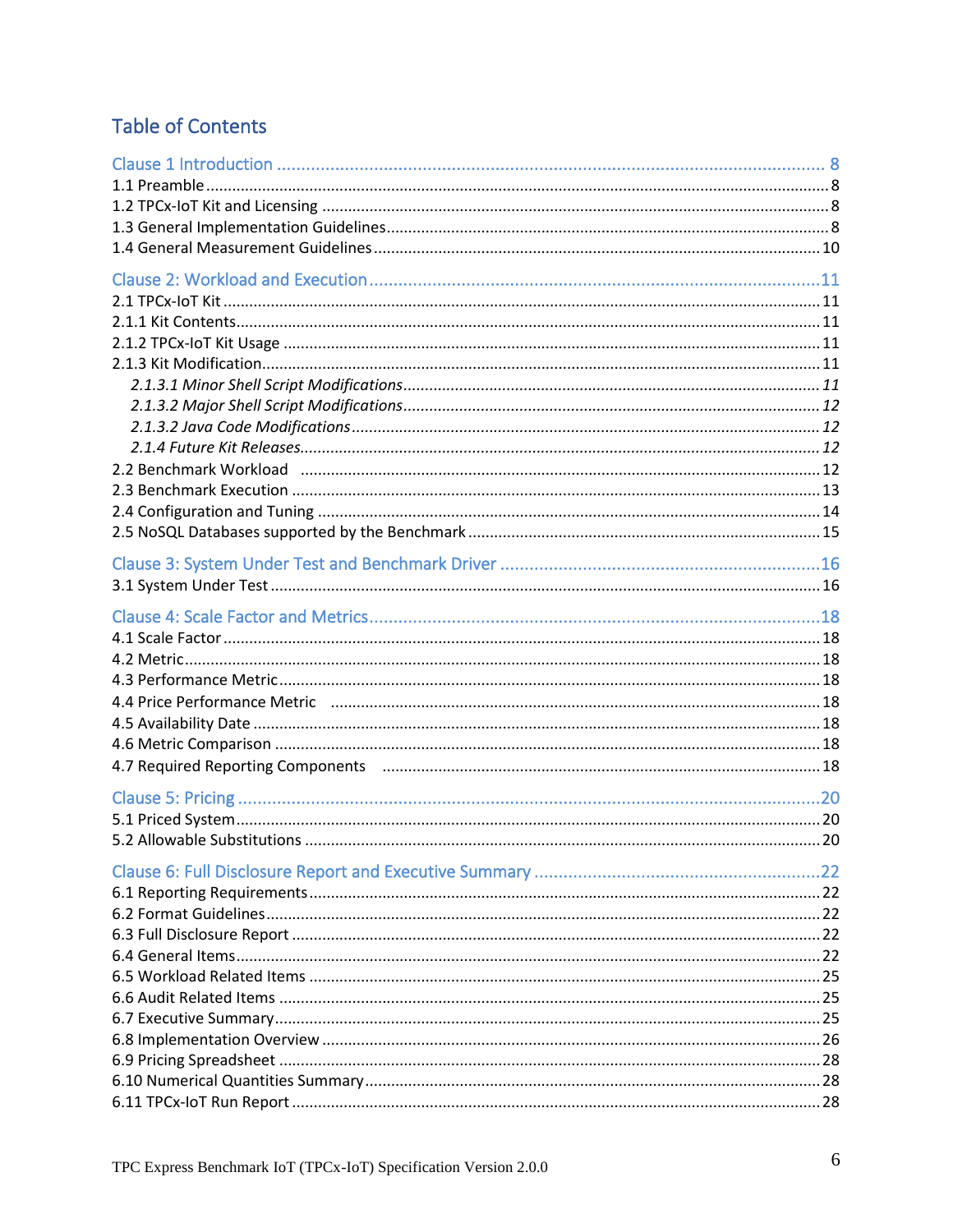| The run report from TPCx-IoT must be included in the Executive Summary28              |  |
|---------------------------------------------------------------------------------------|--|
|                                                                                       |  |
|                                                                                       |  |
|                                                                                       |  |
|                                                                                       |  |
| 10. The Pre-Publication Board consists of three members of the TPCx-IoT committee. 30 |  |
|                                                                                       |  |
|                                                                                       |  |
|                                                                                       |  |
|                                                                                       |  |
|                                                                                       |  |
|                                                                                       |  |
|                                                                                       |  |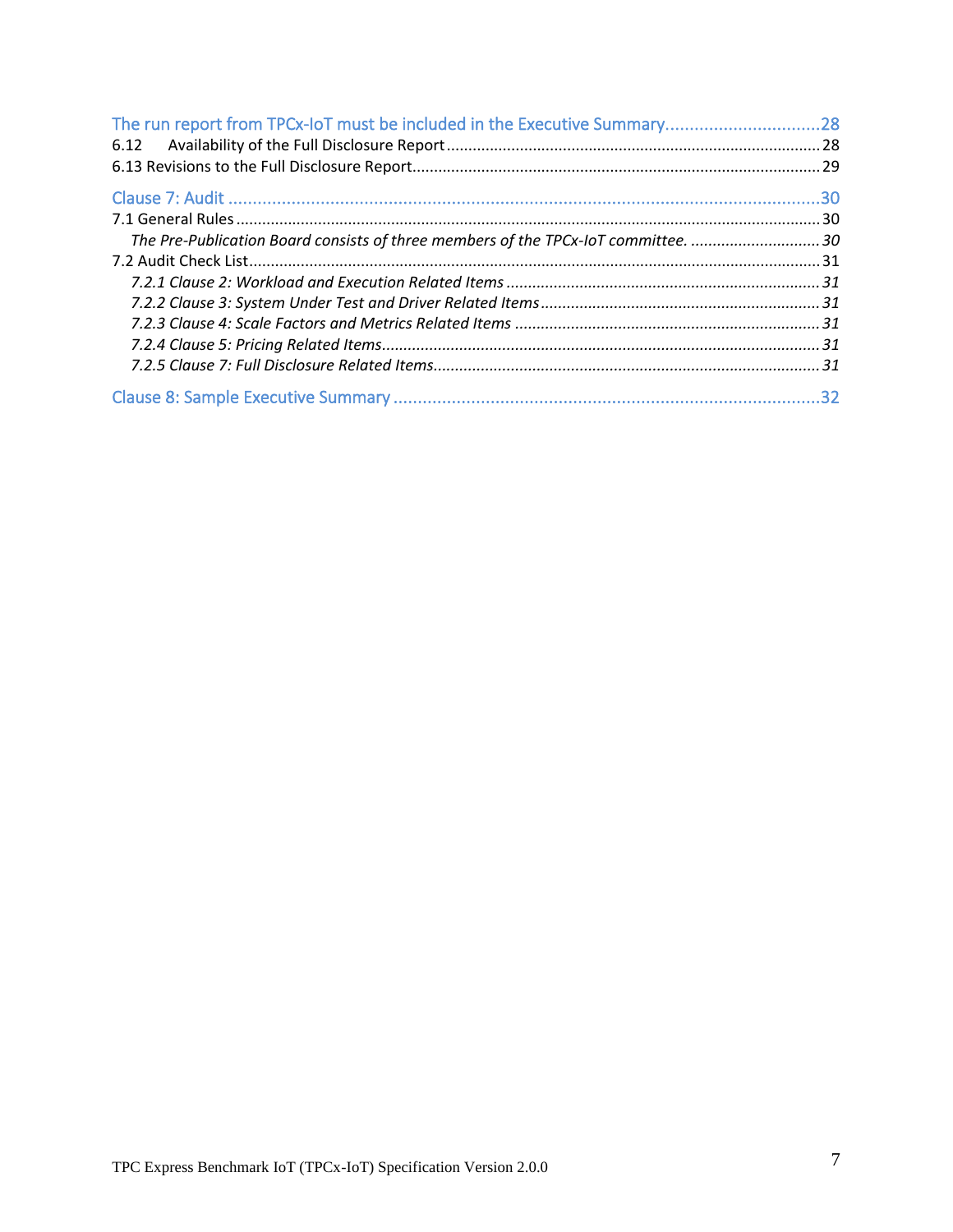# <span id="page-7-0"></span>Clause 1 Introduction

# <span id="page-7-1"></span>1.1 Preamble

Internet of Everything (IoT) represents a global market transition driven by a surge in connections among people, processes and things. IoT is being adopted across almost every industry triggering a massive influx of data that has to be analyzed for insights. Typical IoT topology consists of three tiers: edge devices, gateway systems and backend data center. While there exist workloads for backend data center, there are no realistic and proven measures to compare different software and hardware solutions for gateway systems. To address this, TPC has developed TPC Express Benchmark<sup>™</sup> IoT (TPCx-IoT).

TPCx-IoT provides an objective measure of hardware, operating system, data storage and data management systems to provide the industry with verifiable performance, price-performance and availability metrics for systems which are meant to ingest and persist massive amounts of data from large number of devices, and provide real-time insights, typical in IoT gateway systems running commercially available software and hardware.

The TPCx-IoT benchmark models a continuous system available 24 hours a day, 7 days a week. The TPCx-IoT can be used to assess a broad range of system topologies and implementation methodologies in a technically rigorous, directly comparable, vendor-neutral manner.

# <span id="page-7-2"></span>1.2 TPCx-IoT Kit and Licensing

TPCx-IoT is a TPC Express benchmark and a full kit (TPCx-IoT Kit) is provided by the TPC. Vendors are required to use this Kit for benchmark publications. The Kit includes a set of scripts to generate data simulating IoT sensors, data inject, analytics, calculate the metrics and validation.

The data generated is ingested and persisted into the System Under Test (SUT) and continuously queried to simulate simple analytics use cases. The System Under Test (SUT) represents an IoT gateway system consisting of commercially available servers and storage systems running a commercially available NoSQL data management system.

The Kit is available at [TPC Downloads page.](http://www.tpc.org/tpc_documents_current_versions/current_specifications.asp) Users must sign-up and agree to the TPCx-IoT User Licensing Agreement (ULA) to download the Kit.

To add support for a new database, follow the instructions in the 'How to Add a New Database' document included in the Kit .

# <span id="page-7-3"></span>1.3 General Implementation Guidelines

The purpose of TPC benchmarks are to provide relevant, objective, and verifiable performance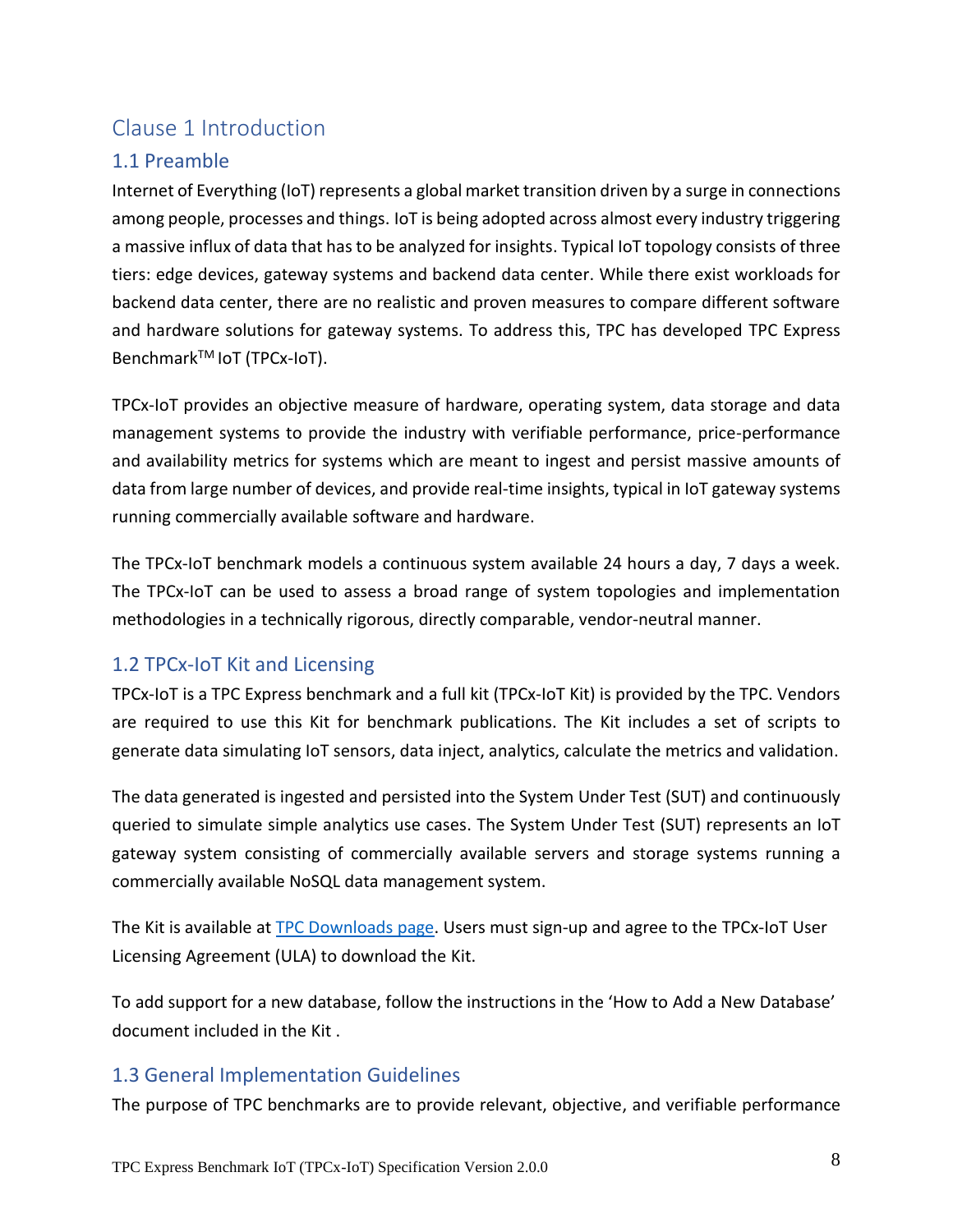data to industry users. To achieve that purpose, the TPC Benchmark Specifications require that benchmark tests be implemented with systems, products, technologies and pricing that:

- Are commercially available;
- Are generally available to all users;
- Are relevant to the market segment that the individual TPC benchmark models;
- Would plausibly be implemented by a significant number of users in the market segment the benchmark models.

The use of new systems, products, technologies (software or hardware) so long as they meet the requirements above. Specifically prohibited are benchmark systems, products, technologies or pricing (hereafter referred to as "implementations") whose primary purpose is performance optimization of TPC benchmark results without any corresponding applicability to real-world applications and environments. In other words, all "benchmark special" implementations that improve benchmark results but not real-world performance or pricing, are prohibited.

The following characteristics shall be used as a guide to judge whether a particular implementation is a "benchmark special" implementation. It is not required that each point below be met, but that the cumulative weight of the evidence be considered to identify an unacceptable implementation. Absolute certainty or certainty beyond a reasonable doubt is not required to make a judgment on this complex issue. The question that must be answered is: "Based on the available evidence, does the clear preponderance (the greater share or weight) of evidence indicate that this implementation's primary purpose is performance optimization of TPC benchmark results without any corresponding applicability to real-world applications and environments?"

The following characteristics shall be used to make this judgment:

- Is the implementation generally available, externally documented and supported?
- Does the implementation have significant restrictions on its use or applicability that limits its use beyond TPCx-IoT benchmark?
- Is the implementation or part of the implementation poorly integrated into the larger product?
- Does the implementation take special advantage of the limited nature of the TPCx-IoT benchmark in a manner that would not be generally applicable to the environment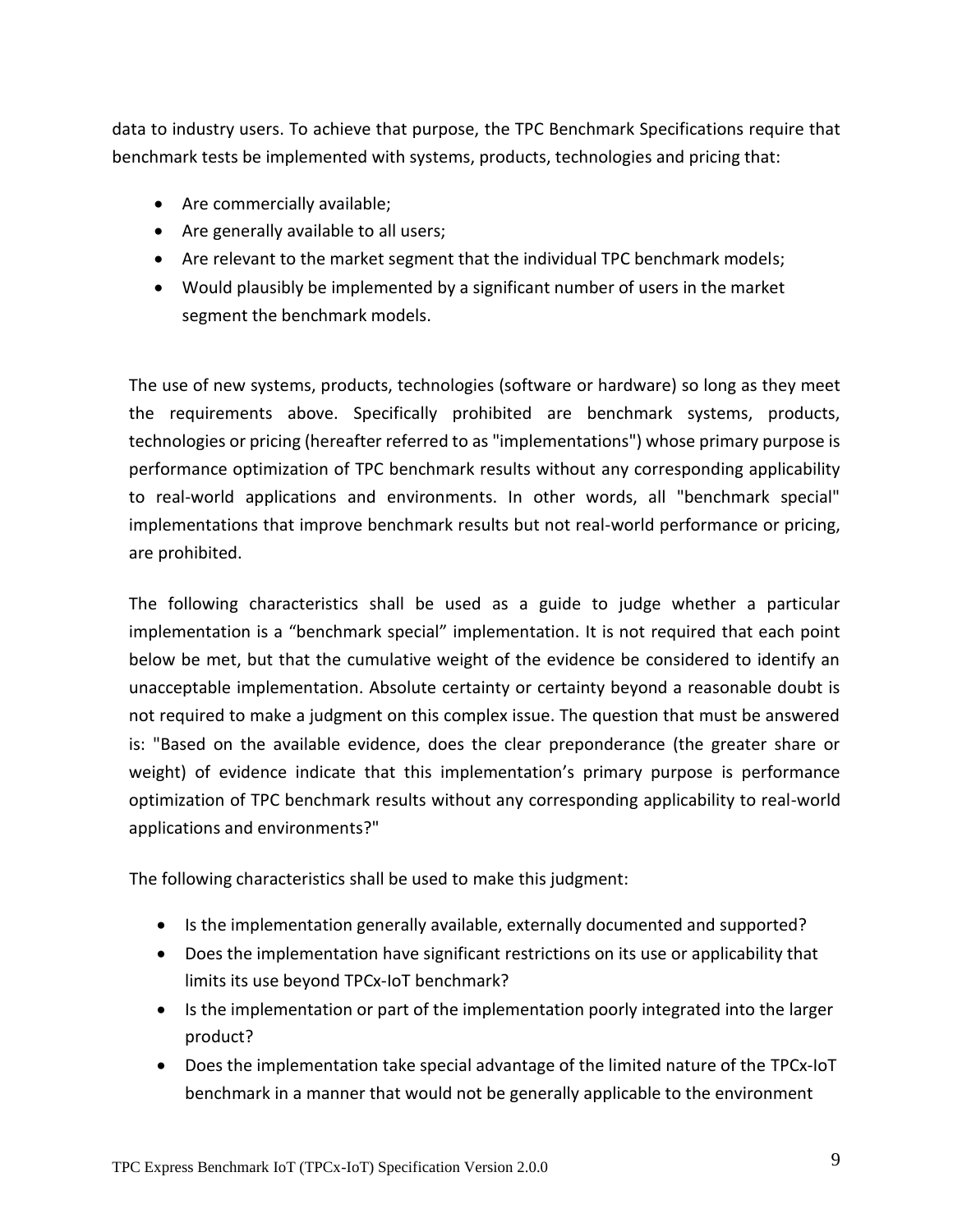the benchmark represents?

- Is the use of the implementation discouraged by the vendor? (This includes failing to promote the implementation in a manner similar to other products and technologies.)
- Does the implementation require uncommon sophistication on the part of the enduser, programmer or system administrator?
- Is the implementation (including beta) being purchased or used for applications in the market area the benchmark represents? How many sites implemented it? How many end-users benefit from it? If the implementation is not currently being purchased or used, is there any evidence to indicate that it will be purchased or used by a significant number of end-user sites?
- The rules for pricing are included in the [TPC](file:///C:/Users/mpoess.ORADEV/Downloads/•%09http:/www.tpc.org/tpc_documents_current_versions/current_specifications.asp) Pricing Specification located at the TPC [Documentation](file:///C:/Users/mpoess.ORADEV/Downloads/•%09http:/www.tpc.org/tpc_documents_current_versions/current_specifications.asp) webpage.

#### <span id="page-9-0"></span>1.4 General Measurement Guidelines

TPC benchmark results are expected to be accurate representations of system performance. Therefore, there are certain guidelines that are expected to be followed when measuring those results. The approach or methodology to be used in the measurements are either explicitly described in the Specification or left to the discretion of the test sponsor. When not described in the Specification, the methodologies and approaches used must meet the following requirements:

- The approach is an accepted engineering practice or standard.
- The approach does not enhance the result.
- Equipment used in measuring the results is calibrated according to established quality standards.

Fidelity and candor is maintained in reporting any anomalies in the results, even if not specified in the TPC benchmark requirements.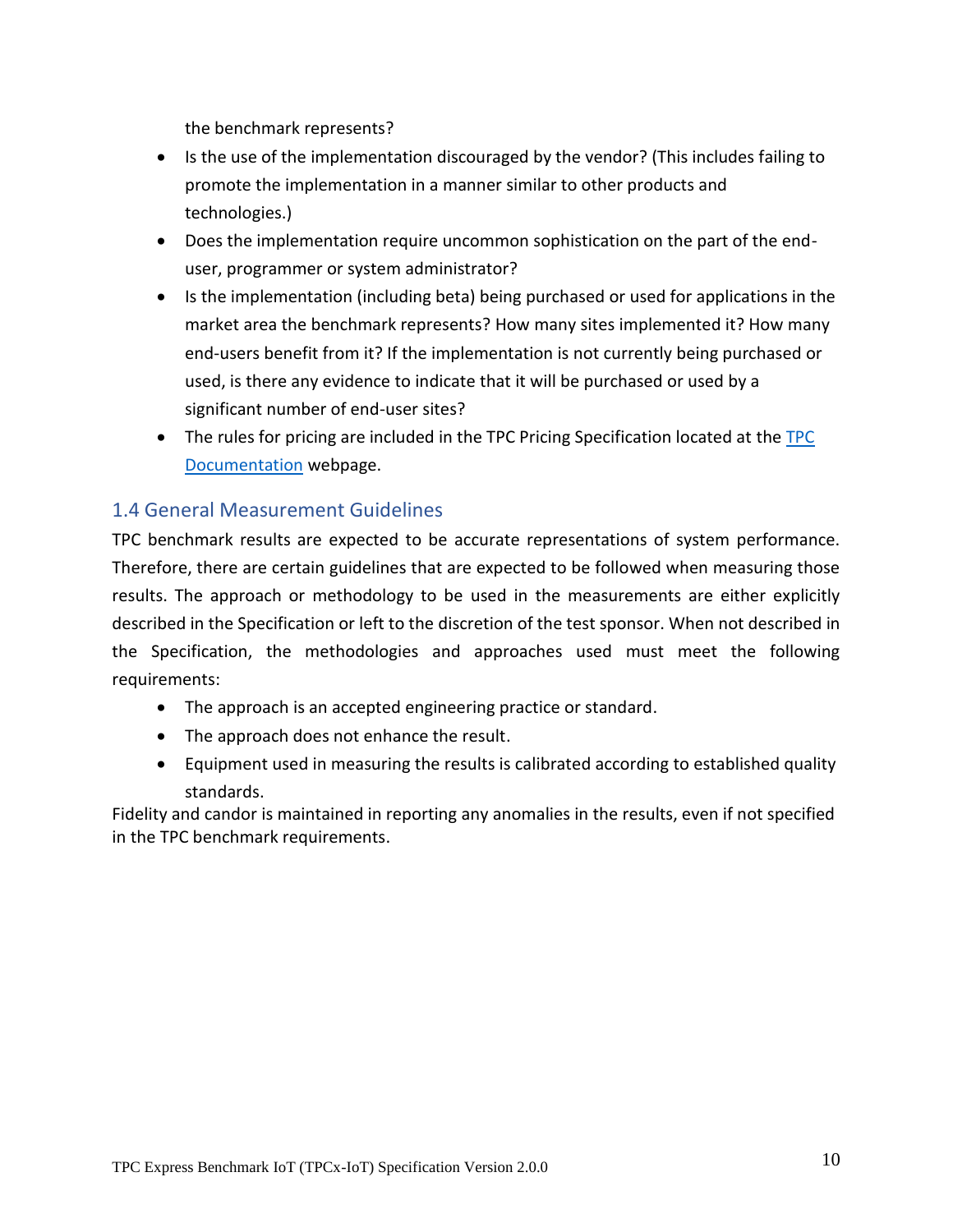# <span id="page-10-0"></span>Clause 2: Workload and Execution

This clause defines workload and execution.

## <span id="page-10-1"></span>2.1 TPCx-IoT Kit

The following sections provides the contents of the benchmark TPCx-IoT Kit and usage guidelines.

#### <span id="page-10-2"></span>2.1.1 Kit Contents

The TPCx-IoT Kit contains the following:

- TPCx-IoT Specification (this document)
- TPCx-IoT User Guide
- A document with instructions on how to add a new database
- Driver Program
- Scripts to setup the benchmark environment, capture system inventory, run the benchmark, and validate the run
- Java code to execute the benchmark load

# <span id="page-10-3"></span>2.1.2 TPCx-IoT Kit Usage

To submit a compliant TPCx-IoT benchmark result, the test sponsor is required to use the TPCx-IoT kKt as provided except for modifications explicitly listed in Clause 2.1.3 The Kit must be used as outlined in the TPCx-IoT User Guide. The output of the Kit is called the run report which includes the following:

- Version number of Kit
- Checksum for the TPCx-IoT programs
- Validation for compliance (number of records ingested, data replication factor)
- Verification of data

If there is a conflict between the TPCx-IoT Specification and the TPC provided code, the TPC provided code prevails.

#### <span id="page-10-4"></span>2.1.3 Kit Modification

#### <span id="page-10-5"></span>2.1.3.1 Minor Shell Script Modifications

Minor modifications to the provided shell scripts in the TPCx-IoT Kit to facilitate operating system differences or the storage that is being used are allowed without TPC approval.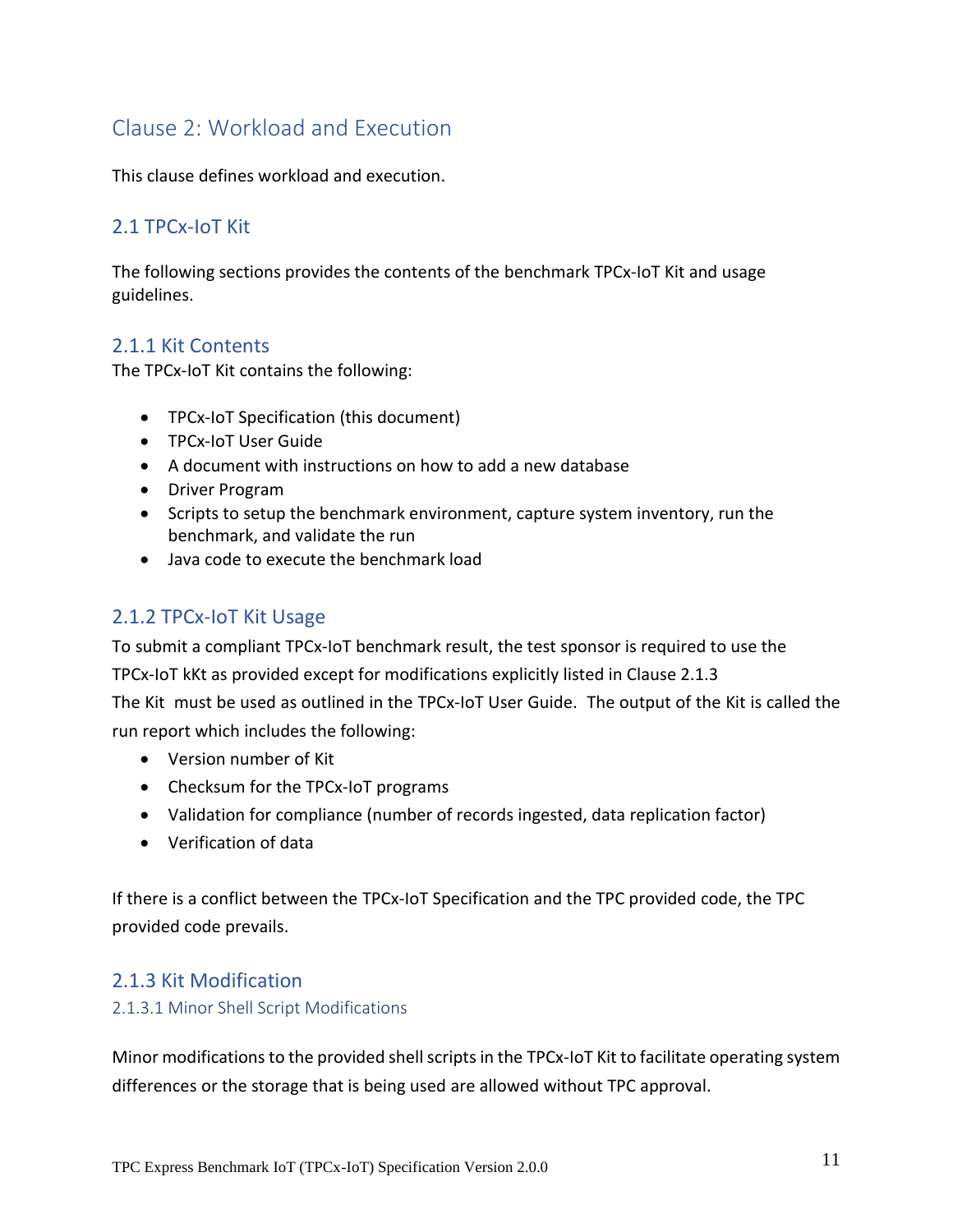The following changes are considered minor modifications:

• Shell script changes necessary for the scripts to execute on a particular operating system as long as the changes do not alter the execution logic of the script

#### <span id="page-11-0"></span>2.1.3.2 Major Shell Script Modifications

Major modifications must be approved by the TPC prior to being used in a benchmark submission. It will be the judgment of the TPC members reviewing the submission or the TPCx-IoT certified auditor (if being used) as to whether scripting changes are considered minor or major. If the test sponsor has any doubts they are encouraged to have the changes approved by the TPC prior to being used in a submission.

#### <span id="page-11-1"></span>2.1.3.2 Java Code Modifications

No modifications are allowed to the java code provided in the TPCx-IoT Kit.

#### <span id="page-11-2"></span>2.1.4 Future Kit Releases

The TPC will release future TPCx-IoT Kit at its discretion to fix bugs or add features. When a new Kit version is released the TPC will release a timetable regarding the last date a benchmark submission can be made using the previous Kit version. After this date, only submissions using the new Kit version will be considered, and submissions using the previous Kit version will immediately be found non-compliant.

If the test sponsor would like new scripts or existing script changes to be included in a future release of the Kit, then the test sponsor can donate the scripts or script code changes to the TPC and work with the TPC to get them included in the next release.

If a test sponsor would like to see changes made to the java code of the Kit, then the changes should be provided to the TPC for potential inclusion in the next release of the Kit.

#### <span id="page-11-3"></span>2.2 Benchmark Workload

The TPC BenchmarkTM IoT (TPCx-IoT) benchmark workload is designed based on Yahoo Cloud Serving Benchmark (YCSB)<sup>1</sup>. It is not comparable to YCSB due to significant changes. The TPCx-

<sup>&</sup>lt;sup>1</sup> Yahoo! Cloud Serving Benchmark (YCSB) References (i) Wikipedia[: https://en.wikipedia.org/wiki/YCSB](https://en.wikipedia.org/wiki/YCSB) (ii) Benchmarking Cloud Serving Systems with YCSB[: https://www.cs.duke.edu/courses/fall13/cps296.4/838-CloudPapers/ycsb.pdf](https://www.cs.duke.edu/courses/fall13/cps296.4/838-CloudPapers/ycsb.pdf) (iii[\) YCSB+T: Benchmarking web-scale](https://www.computer.org/csdl/icdew/2014/3481/00/06818330-abs.html)  [transactional databases: https://www.computer.org/csdl/proceedings/icdew/2014/3481/00/06818330.pdf](https://www.computer.org/csdl/icdew/2014/3481/00/06818330-abs.html)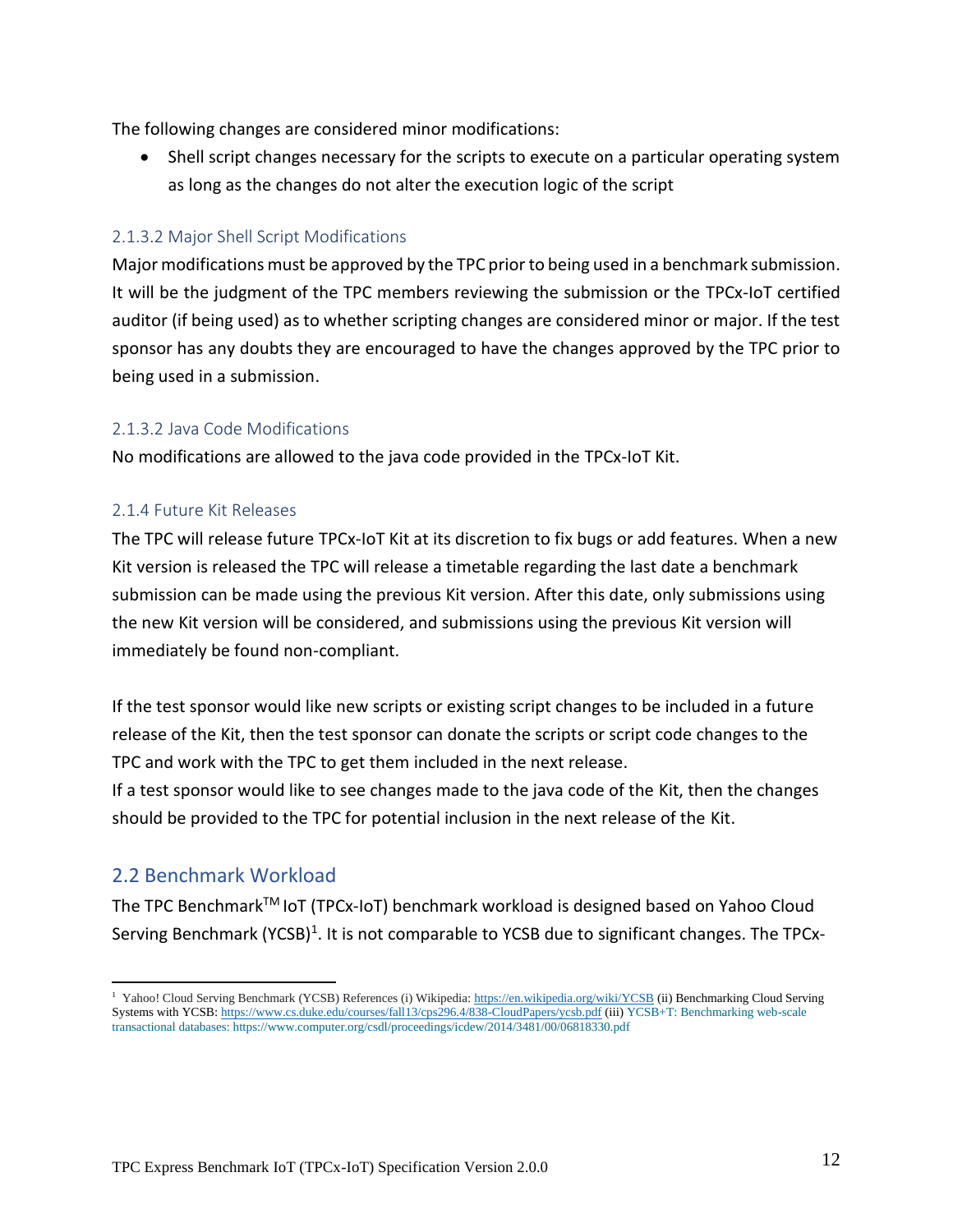IoT workloads consists of data ingestion and concurrent queries simulating workloads on typical IoT Gateway systems. The dataset represents data from sensors from electric power station(s). The data ingestion and query workloads are detailed in the following section.

Each record generated consists of driver system id, sensor name, time stamp, sensor reading and padding to a 1 Kbyte size. The driver system id represents a power station. The dataset represents data from 200 different types of sensors. The SUT must run a data management platform that is commercially available and data must be persisted in a non-volatile durable media with a minimum of two-way replication. The workload represents data inject in to the SUT with analytics queries in the background. The analytic queries retrieve the readings of a randomly selected sensor for two 5 second time intervals,  $TI_1$  and  $TI_2$ . The first time interval  $TI_1$ is defined between the timestamp the query was started  $T_s$  and the timestamp 5 seconds prior to  $T_s$ , i.e.  $T_{1}=[T_s-5,T_s]$ . The second time interval is a randomly selected 5 seconds time interval TI<sub>2</sub> within the 1800 seconds time interval prior to the start of the first query,  $T_S$ -5. If  $T_S$  <=1805, then the time interval is 1705 seconds prior to the start of the first query,  $T_S$ -5.

#### <span id="page-12-0"></span>2.3 Benchmark Execution

Data ingestion and query are performed against the SUT by the driver program included in the TPCx-IoT Kit.

The benchmark test consists of two runs, Run1 and Run2. Each run consists of a Warmup Run and Measured Run. No activities other than database cleanup triggered by the control scripts are allowed between Warmup Run and Measured Run. No activities are allowed between Run 1 and Run2. The total elapsed time for the Performance run, in seconds (T), is used for the Performance Metric calculation. The Performance Run is defined as the Measured Run with the lower Performance Metric. The Reported Performance Metric is the Performance Metric for the Performance Run.

No configuration or tuning changes are allowed between the runs. The benchmark execution phases are shown in the Figure 1.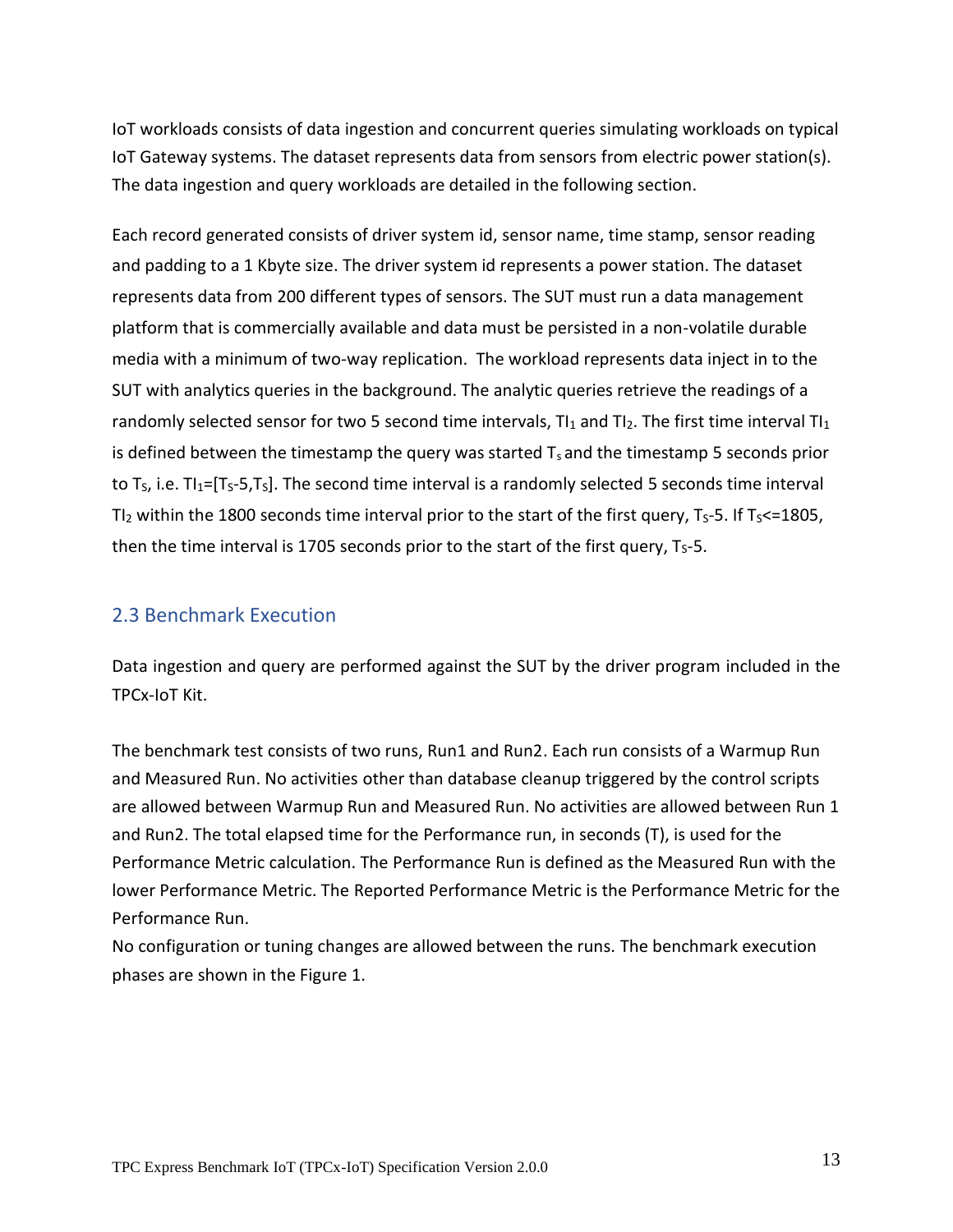



Comment: No part of the SUT and driver(s) may be rebooted or restarted during or between the runs. If there is a non- recoverable error reported by any of the applications, operating system, or hardware in any of the phases or between Run 1 and Run 2, the run is considered invalid. If a recoverable error is detected in any of the phases, and is automatically dealt with or corrected by the applications, operating system, or hardware then the run is considered valid, provided the run meets all other requirements. However, manual intervention by the test sponsor is not allowed. If the recoverable error requires manual intervention to deal with or correct, then the run is considered invalid.

#### <span id="page-13-0"></span>2.4 Configuration and Tuning

The SUT cannot be reconfigured, changed, or re-tuned by the test sponsor during or between any of the phases or between Run 1 and Run 2. Any manual tunings to the SUT must be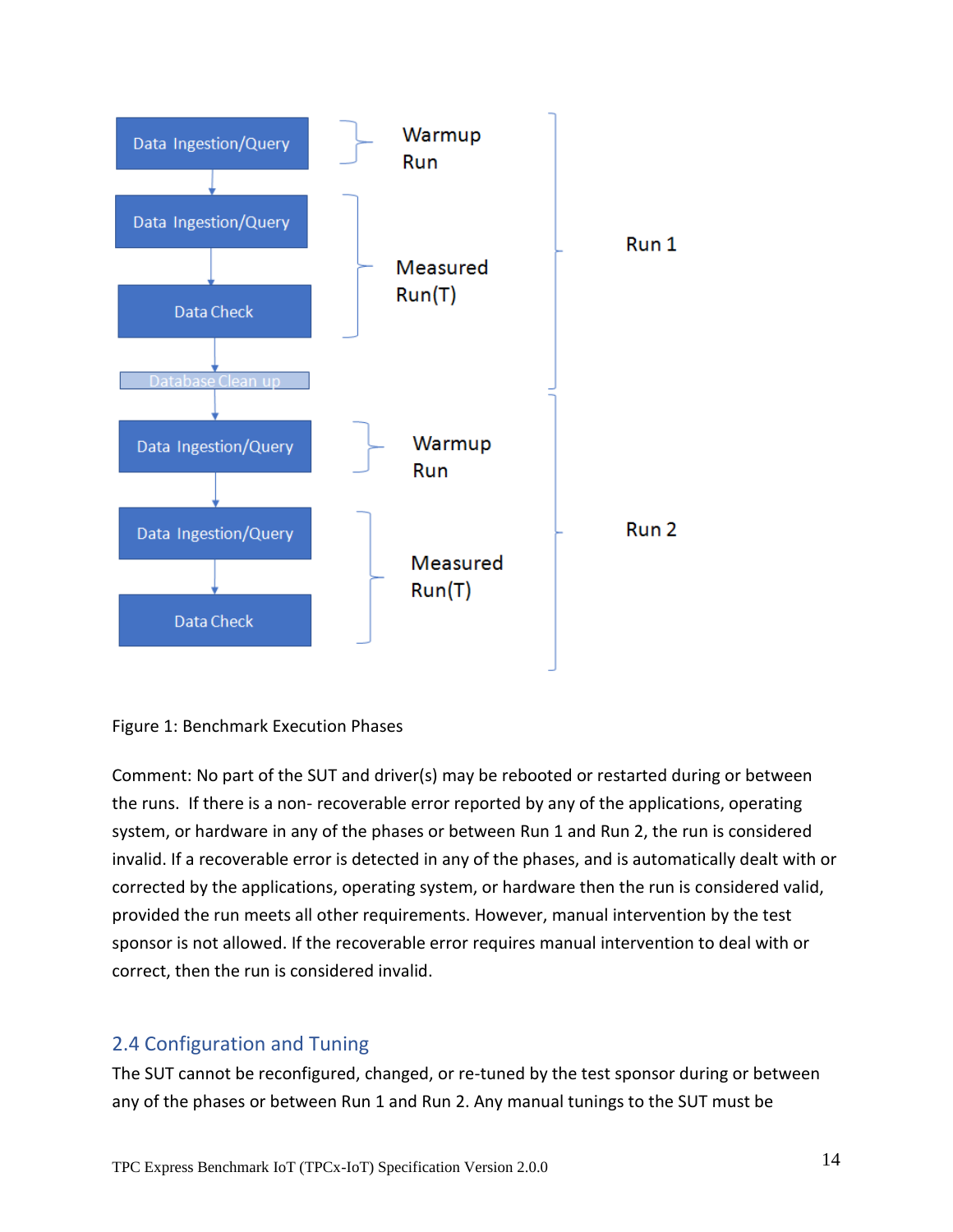performed before the beginning of Phase 1 of Run 1, and must be fully disclosed. Automated changes and tuning performed between any of the phases are allowed. Any changes to default tunings or parameters of the applications, operating systems, or hardware of the SUT must be disclosed.

#### <span id="page-14-0"></span>2.5 NoSQL Databases supported by the Benchmark

The benchmark currently supports the following NoSQL databases.

- $\bullet$  Hbase 1.2.1
- Couchbase-server 5.0.0
- Machbase
- Lindorm

Additional support for new databases can be added by following the instructions in the user guide provided as part of the benchmark kit.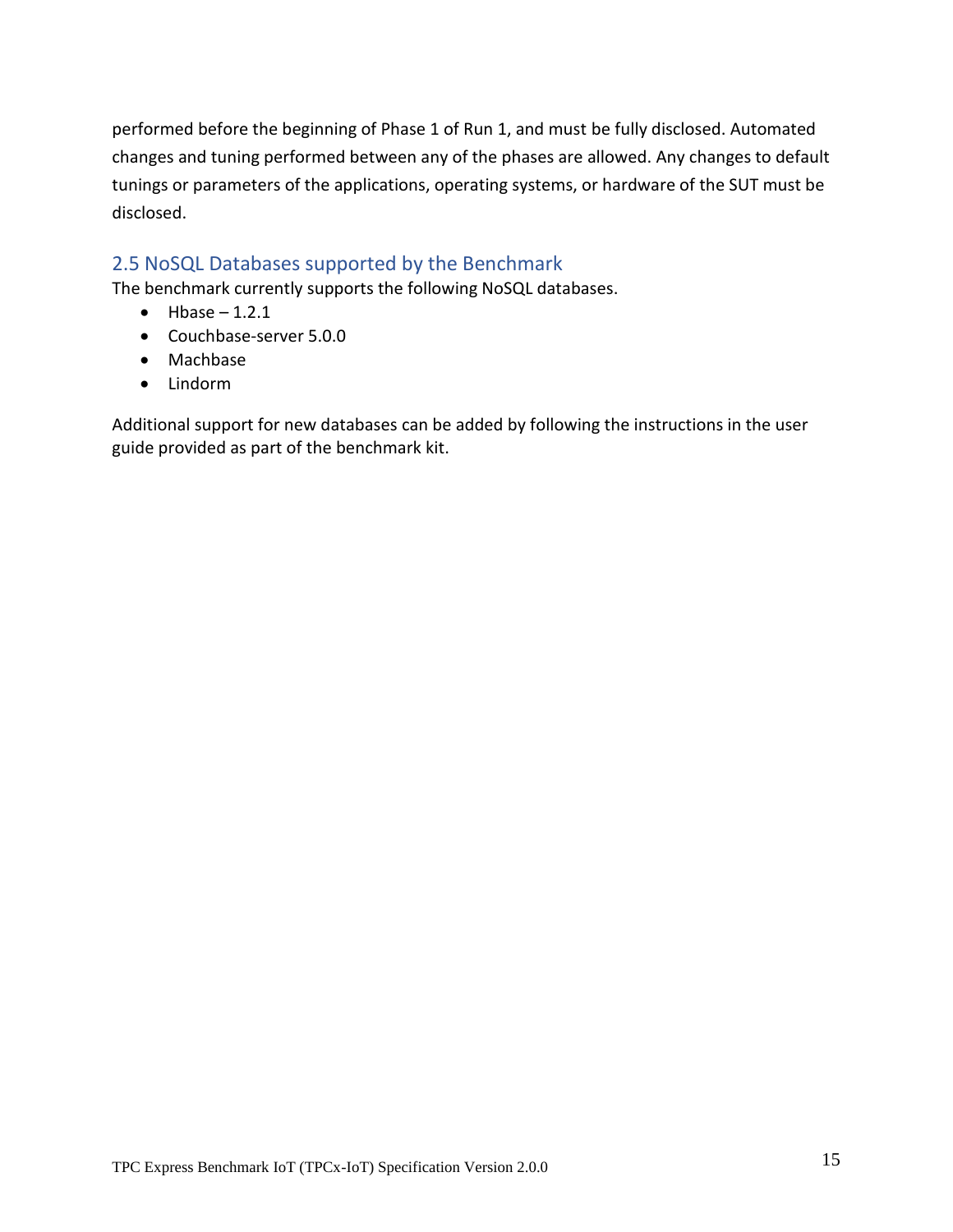# <span id="page-15-0"></span>Clause 3: System Under Test and Benchmark Driver

This clause defines the System Under Test (SUT) and the benchmark driver.

#### <span id="page-15-1"></span>3.1 System Under Test

The SUT is composed of those software and hardware components that are employed in the performance test and whose performance and cost are described by the benchmark metrics. See Figure 2. Specifically, the SUT consists of:

- Devices, for example compute devices and/or data storage devices, including hardware and software components,
- Any hardware and software devices of all networks required to connect and support the SUT systems,
- Each compute device includes a benchmark specific software layer, the benchmark implementation, and other commercially available software products,

The benchmark driver(s) may reside on one of the compute devices or on a separate system. In case the driver resides on a separate compute device, this device is not considered as part of the SUT.

Comment: Except for the benchmark implementation and the benchmark driver, all SUT components must be commercially available software or hardware products.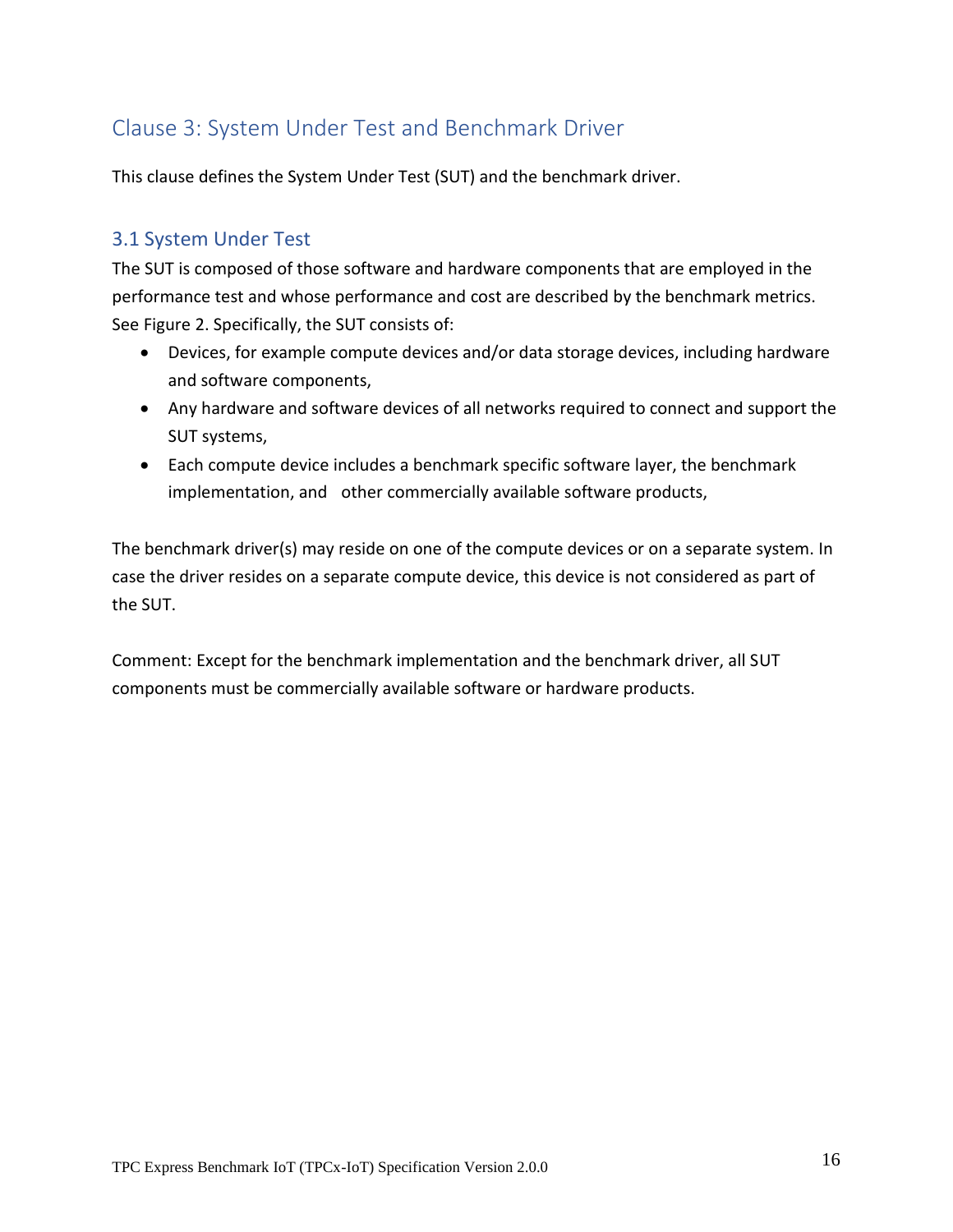

Figure 2: System Under Test (SUT)

Comment: The source code of any non-commercially available components used to implement the SUT (such as scripts to configure the system, set tunables, etc.) must be included in the Full Disclosure Report. See Clause 6.

Comment: The driver(s) present the workload to the SUT.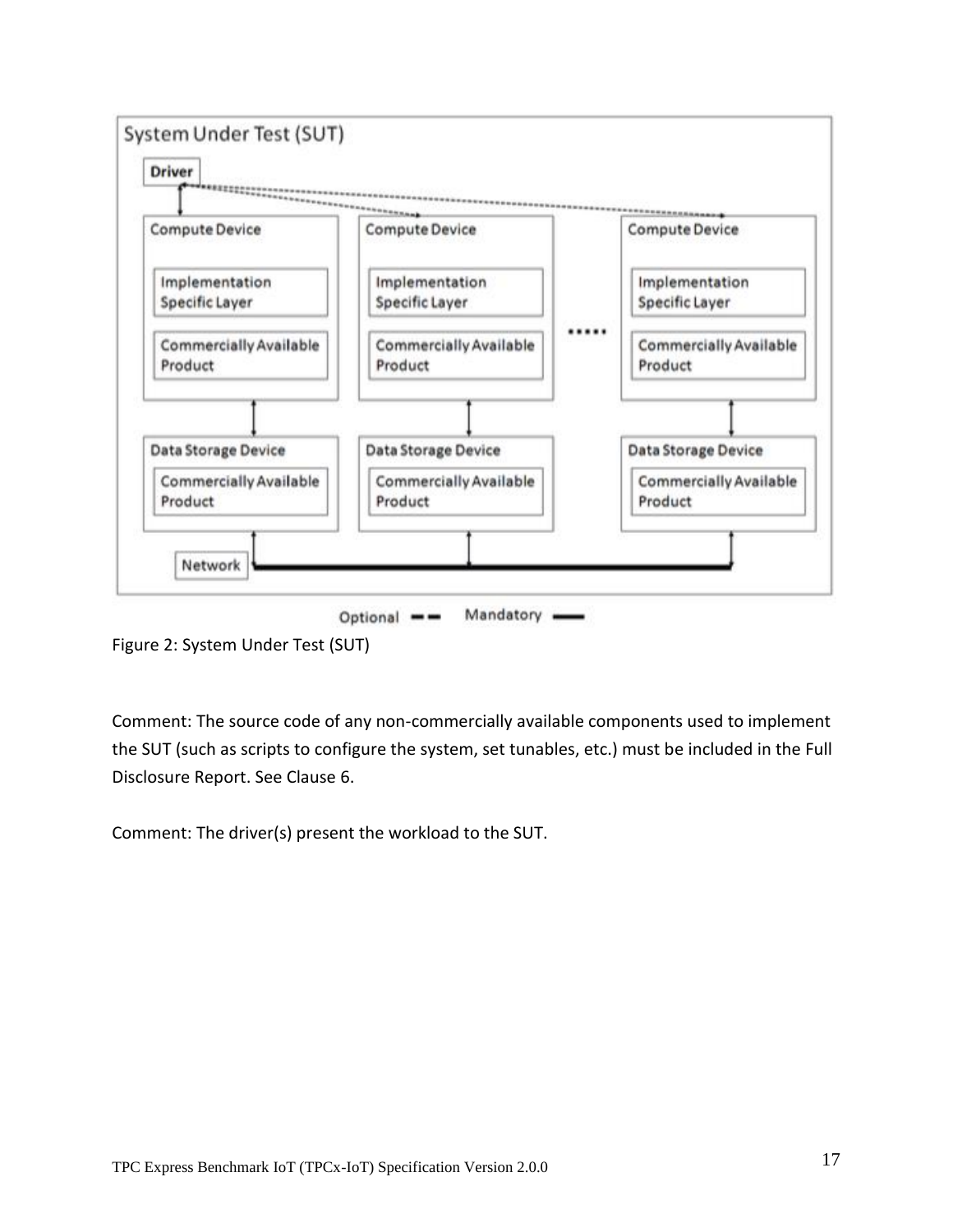# <span id="page-17-0"></span>Clause 4: Scale Factor and Metrics

This clause defines Scale Factor and Metrics.

# <span id="page-17-1"></span>4.1 Scale Factor

The current version of the TPCx-IoT Kit follows a continuous Scale Factor. Scale Factor is defined as the number of records to be ingested. Benchmark sponsor can pick any Scale Factor.

## <span id="page-17-2"></span>4.2 Metric

TPCx-IoT defines the following primary metrics:

- 1. IoTps, the Performance Metric
- 2. \$/kIoTps , the Price-Performance metric
- 3. System availability date

## <span id="page-17-3"></span>4.3 Performance Metric

The **performance metric** represents the effective throughput capability of the SUT

 $IoTps = SF/(T)$ Where SF is the Scale Factor. See Clause 4.1. T is the time elapsed in seconds

# <span id="page-17-4"></span>4.4 Price Performance Metric

The **price-performance metric** is defined as:

 $\frac{\zeta}{\kappa}$ kloTps =  $\frac{1000*P}{I\circ T}$ **IoTps** 

P is the total cost of ownership of the SUT.

#### <span id="page-17-5"></span>4.5 Availability Date

The Availability Date is defined in the TPC Pricing Specification located at the [TPC](http://www.tpc.org/tpc_documents_current_versions/current_specifications.asp)  [Documentation webpage.](http://www.tpc.org/tpc_documents_current_versions/current_specifications.asp)

#### <span id="page-17-6"></span>4.6 Metric Comparison

A TPCx-IoT Result is only comparable with other TPCx-IoT Results.

#### <span id="page-17-7"></span>4.7 Required Reporting Components

To be compliant with the TPCx-IoT Specification and TPC Polices, the URL to the benchmark result and Availability Date of the complete configuration must be included for all public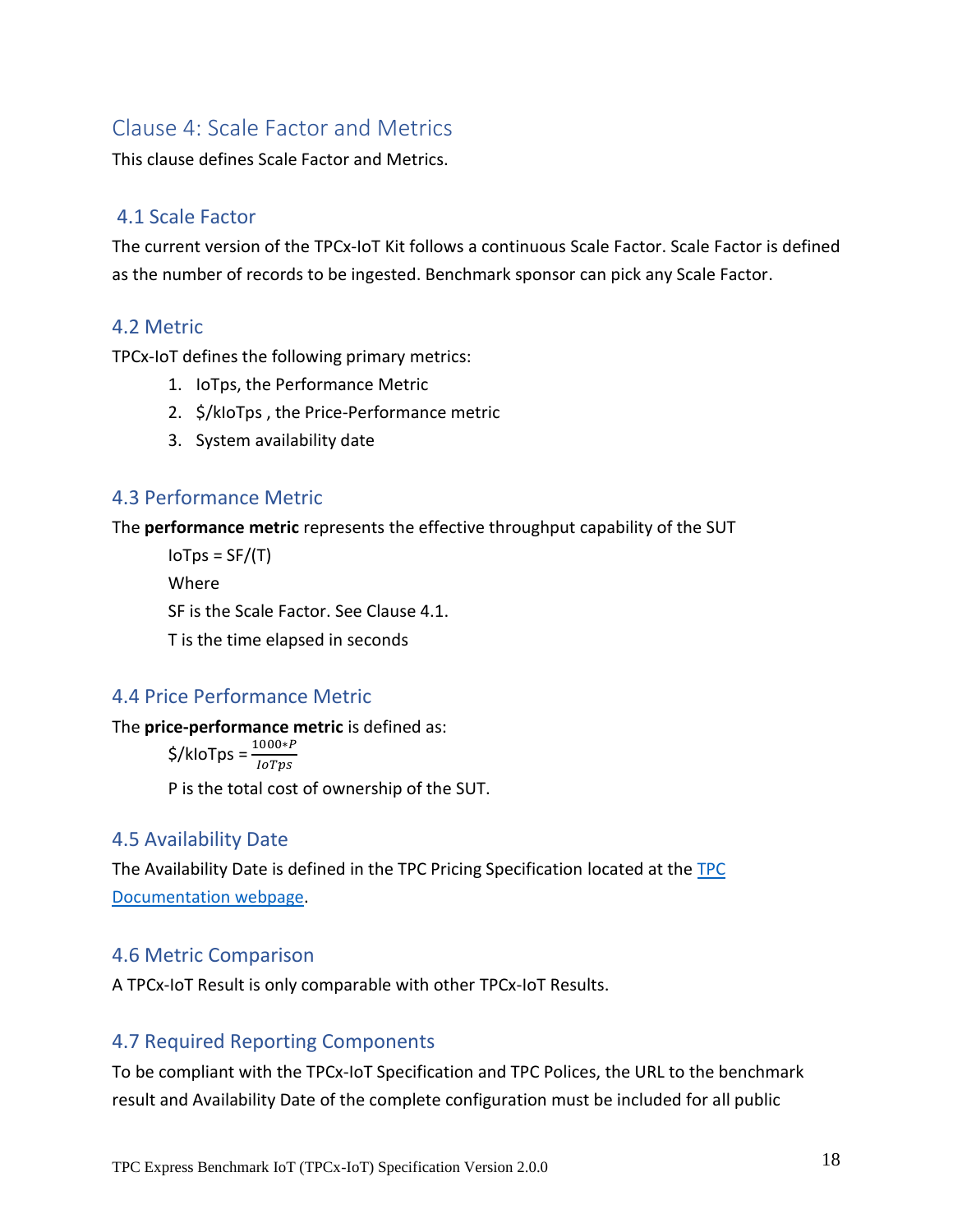references. TPC Policies can be found at the [TPC Documentation webpage.](http://www.tpc.org/tpc_documents_current_versions/current_specifications.asp)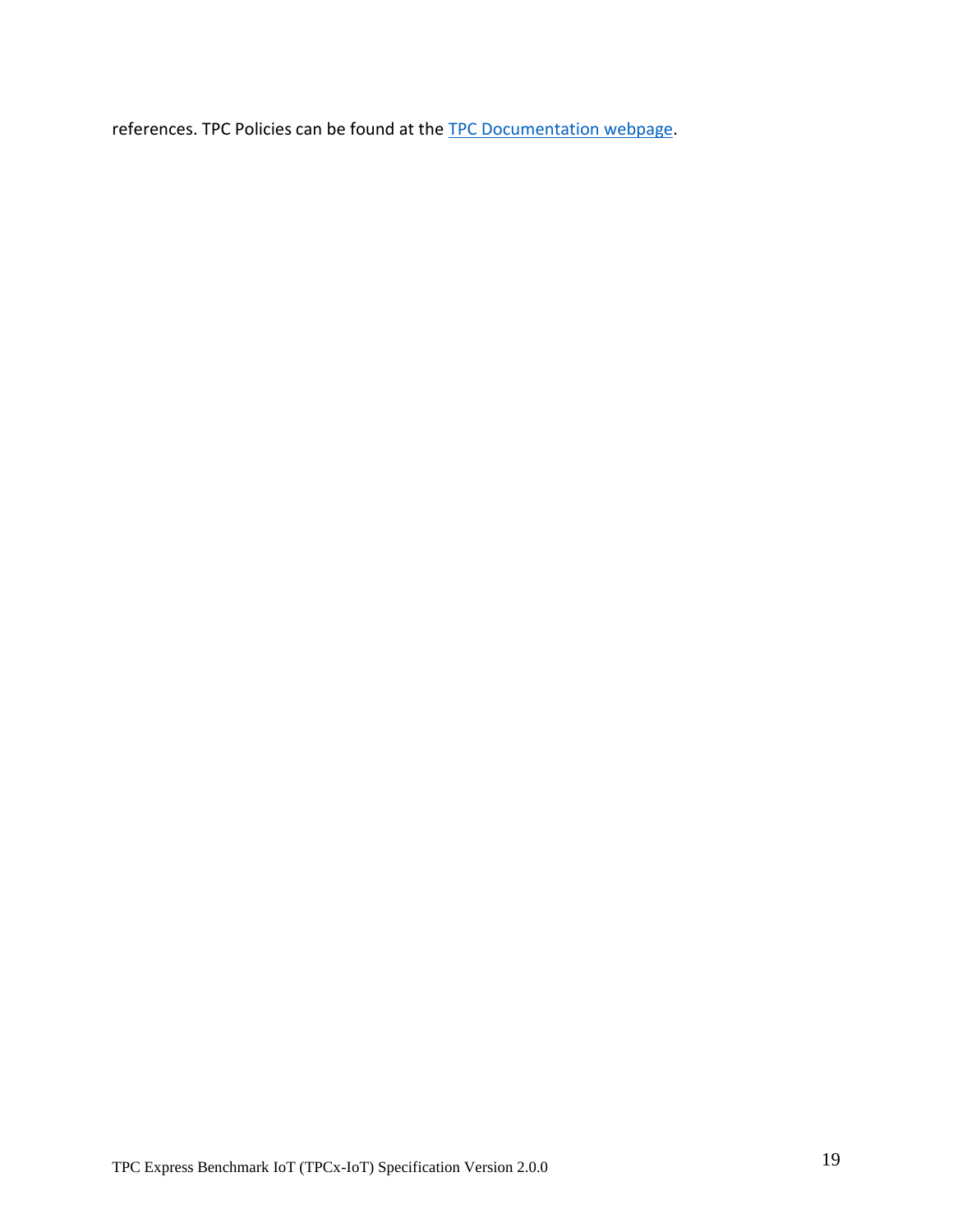# <span id="page-19-0"></span>Clause 5: Pricing

Rules for pricing the Priced System and associated software and maintenance are included in the TPC Pricing Specification located at the [TPC Documentation](http://www.tpc.org/tpc_documents_current_versions/current_specifications.asp) webpage.

# <span id="page-19-1"></span>5.1 Priced System

The system to be priced shall include the software and hardware components present in the System Under Test (SUT) and maintenance.

Calculation of the priced system consists of:

- Price of the SUT as in Clause 3;
- Price of additional products (software or hardware) present in the system;
- Price of additional products (software or hardware) required for customary operation, administration and maintenance of the SUT for a period of 3 years.
- Price of all products required to create, execute, administer and maintain the executables or necessary to create and populate the test environment. Specifically excluded from the priced system calculation are:
	- o End-user communication devices and related cables, connectors, and switches
	- $\circ$  Equipment and tools used exclusively in the production of the Full Disclosure Report.

# <span id="page-19-2"></span>5.2 Allowable Substitutions

Substitution is defined as a deliberate act to replace components of the Priced Configuration by the test sponsor as a result of failing the availability requirements of the TPC Pricing Specification or when the part number for a component changes .

Comment: Corrections or "fixes" to components of the Priced Configuration are often required during the life of products. These changes are not considered Substitutions so long as the part number of the priced component does not change. Suppliers of hardware and software may update the components of the Priced Configuration, but these updates must not negatively impact the reported performance metric or numerical quantities more than two percent.

The following are not considered substitutions:

- software patches to resolve a security vulnerability
- silicon revision to correct errors
- new supplier of functionally equivalent components (for example memory chips, disk drives etc.)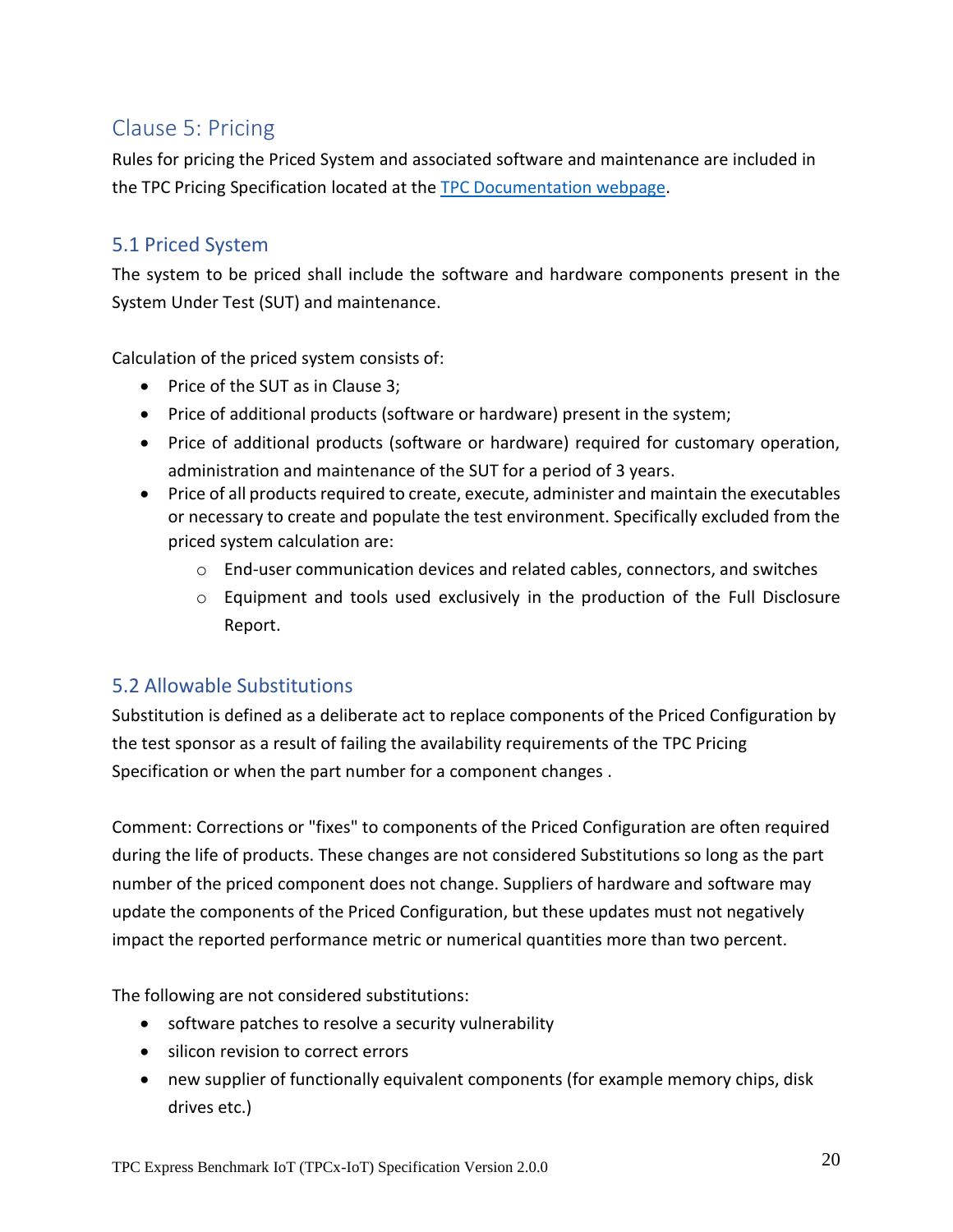Some hardware components of the Priced Configuration may be substituted after the test sponsor has demonstrated to the auditor's satisfaction that the substituting components do not negatively impact the reported performance metric or numerical quantities. All substitutions must be reported in the Full Disclosure Report and noted in the auditor's attestation letter. The following hardware components may be substituted:

• Durable medium (for example disk drives) and cables

Comment: Durable Medium is defined as a data storage medium that is inherently non-volatile such as a magnetic disk or tape.

Comment: If any hardware component is substituted then the result must be audited by a TPC certified Auditor or Pre-Certification Board. See Clause 7.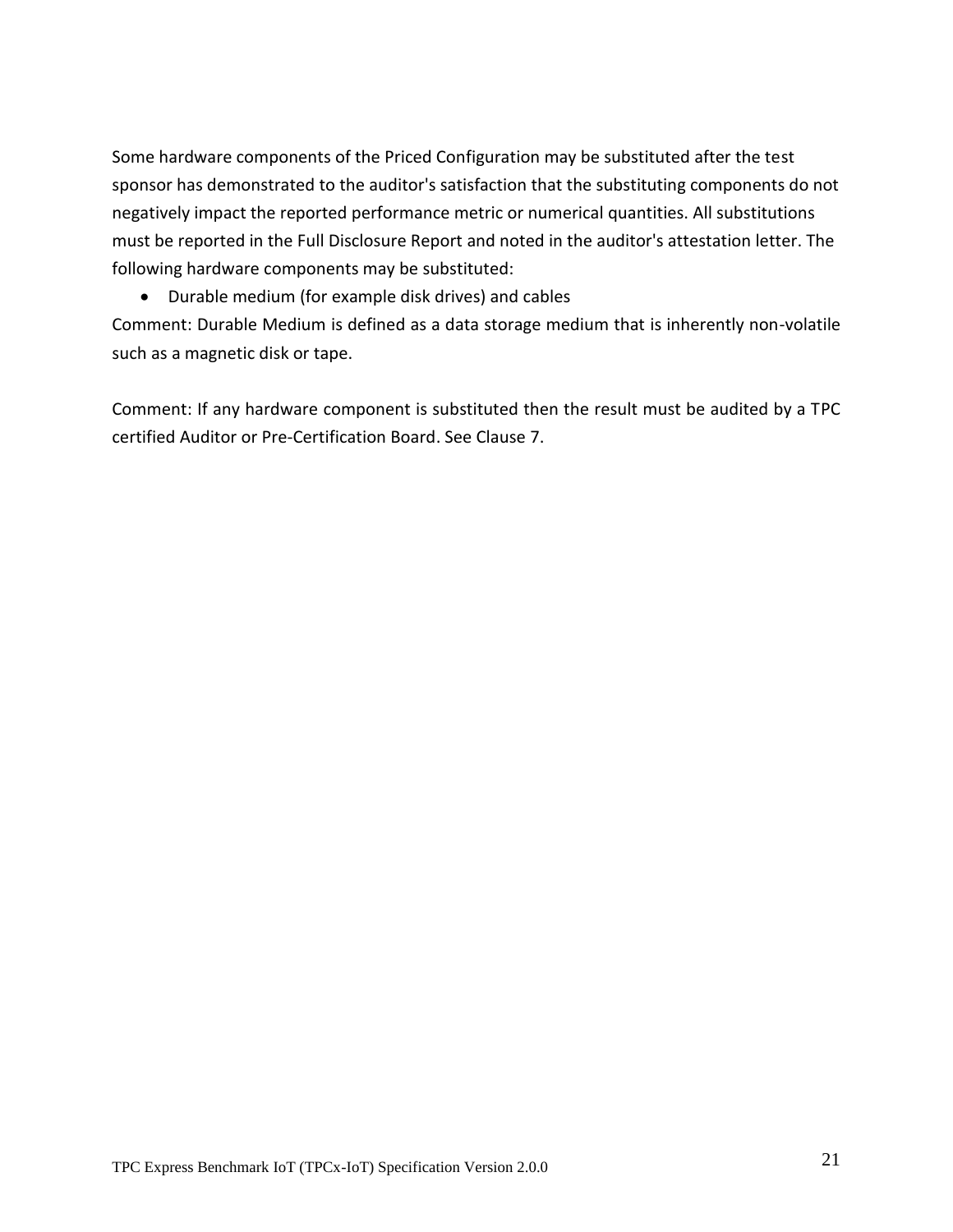# <span id="page-21-0"></span>Clause 6: Full Disclosure Report and Executive Summary

# <span id="page-21-1"></span>6.1 Reporting Requirements

A Full Disclosure Report and Executive Summary in pdf are required as part of the benchmark submission. The intent of this disclosure is to simplify comparison between results and for a customer to be able to replicate the results of this benchmark given appropriate documentation and products.

# <span id="page-21-2"></span>6.2 Format Guidelines

While established practice or practical limitations may cause a particular benchmark disclosure to differ from the examples provided in various small ways, every effort should be made to conform to the format guidelines. The intent is to make it as easy as possible for a reviewer to read, compare and evaluate material in different benchmark disclosures.

All sections of the report, including appendices, must be printed using font sizes of a minimum of 8 points.

The Executive Summary must be included near the beginning of the Full Disclosure Report.

# <span id="page-21-3"></span>6.3 Full Disclosure Report

The Full Disclosure Report should be sufficient to allow an interested reader to evaluate and, if necessary, recreate an implementation of result. If any sections in the Full Disclosure Report refer to another section of the report, the names of the referenced scripts/programs must be clearly labeled in each section. Unless explicitly stated otherwise "disclosed" refers to disclosed in the Full Disclosure Report.

Comment: Since the building test environment may consist of a set of scripts and corresponding input files, it is important to disclose and clearly identify, by name, scripts and input files in the Full Disclosure Report. The order and titles of sections in the test sponsor's Full Disclosure Report must correspond with the order and titles of sections from the Specification (i.e., this document).

# <span id="page-21-4"></span>6.4 General Items

A statement identifying the benchmark sponsor(s) and other participating companies must be provided.

Settings must be provided for all customer-tunable parameters and options that have been changed from the defaults found in actual products, including but not limited to:

• Configuration parameters and options for server, storage, network and other hardware components incorporated into the pricing structure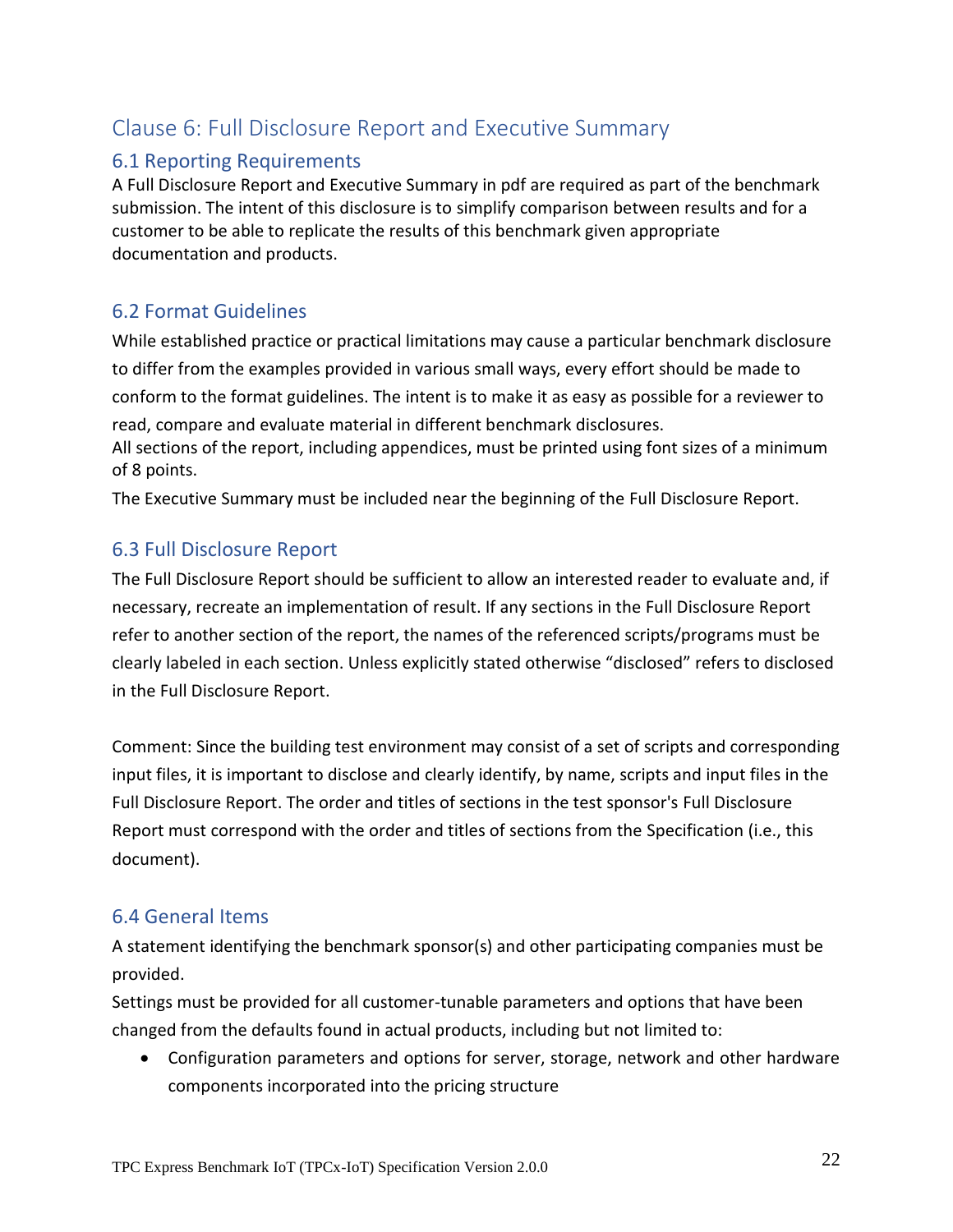- Configuration parameters and options for operating system and file system components incorporated into the pricing structure
- Configuration parameters and options for any other software components incorporated into the pricing structure
- Compiler optimization options

Comment 1: In the event that some parameters and options are set multiple times, it must be easily discernible by an interested reader when the parameter or option was modified and what new value it received each time.

Comment 2: This requirement can be satisfied by providing a full list of all parameters and options, as long as all those that have been modified from their default values have been clearly identified and these parameters and options are only set once.

Explicit response to individual disclosure requirements specified in the body of earlier sections of this document must be provided.

Diagrams of both measured and priced configurations must be provided, accompanied by a description of the differences.

This includes, but is not limited to:

- Total number of nodes used
- Total number and type of processors used/total number of cores used/total number of threads used (including sizes of L2 and L3 caches)
- Size of allocated memory, and any specific mapping/partitioning of memory unique to the test
- Number and type of disk units (and controllers, if applicable)
- Number of channels or bus connections to disk units, including their protocol type
- Number of LAN (for example, Ethernet) connections and speed for switches and other hardware components physically used in the test or are incorporated into the pricing structure
- Type and the run-time execution location of software components

The following sample diagram illustrates a measured benchmark configuration using Ethernet, an external driver, and four processors each with two cores and four threads per node in the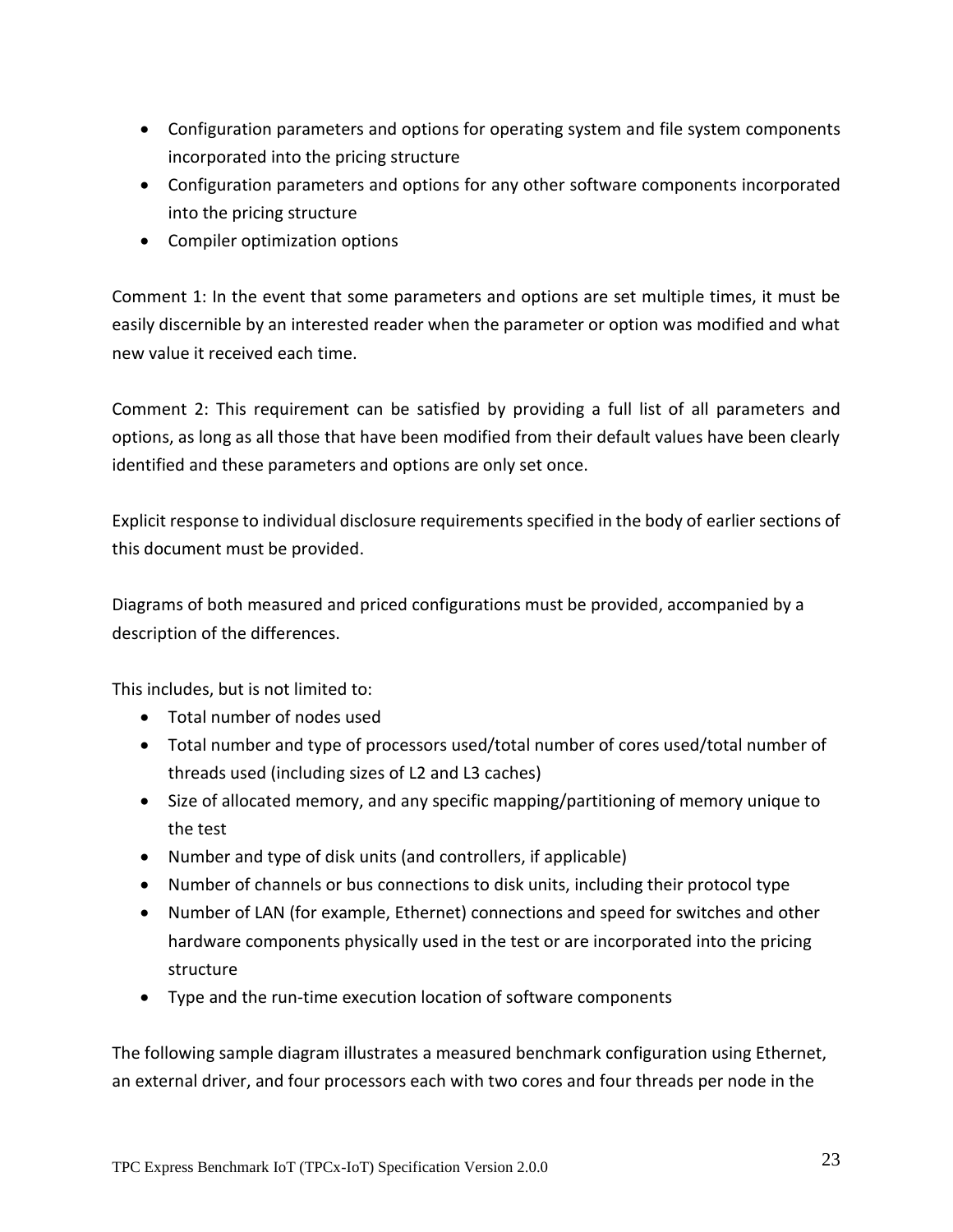SUT. Note that this diagram does not depict or imply any optimal configuration for the TPCx-IoT benchmark measurement.

Depending on the implementation of the SUT, the components for the storage system being used, the head node, the worker nodes etc. or the functional equivalents must be specified in the diagram.



Figure 3: Sample Configuration Diagram

- 4 x My Server Model B, 4/32/64 My CPU Model Z (2.7 GHz, 20MB cache, 130W), 128GB, My RAID Controller with 1GB BBWC
- 4 x My Storage Array Model A with 8 X 1TB 10K SAS HDD
- 2x My Switch Model X 10GbE

Comment: Detailed diagrams for system configurations and architectures can vary widely, and it is impossible to provide exact guidelines suitable for all implementations. The intent here is to describe the system components and connections in sufficient detail to allow independent reconstruction of the measurement environment. This example diagram shows homogeneous nodes. This does not preclude tests sponsors from using heterogeneous nodes as long as the system diagram reflects the correct system configuration.

The distribution of dataset across all media must be explicitly described using a format similar to that shown in the following example for the tested system.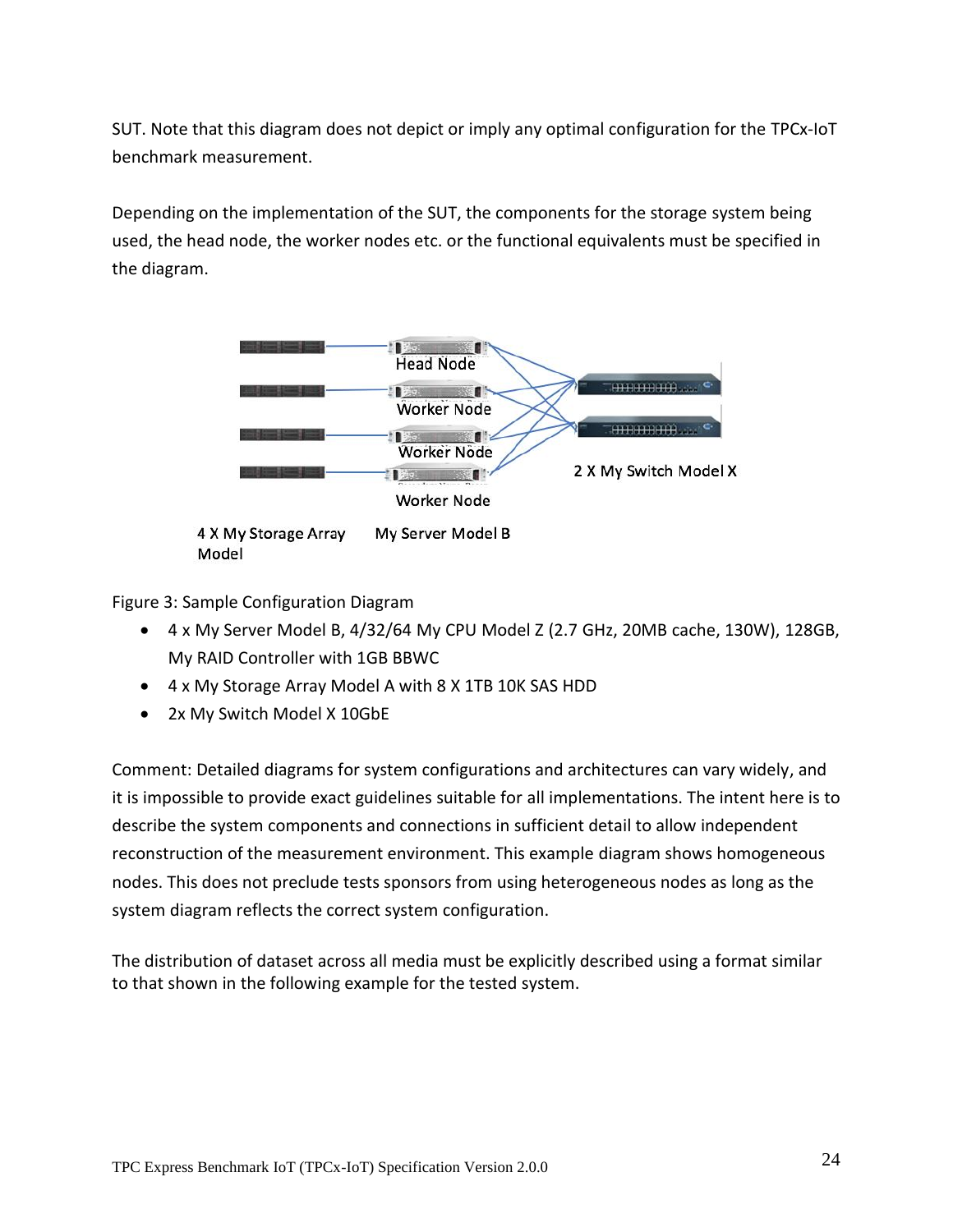Table 1: Sample Layout Description

| <b>Server</b>  | <b>Controller</b> | <b>Disk Drive</b> | <b>Description of Content</b>                 |  |  |
|----------------|-------------------|-------------------|-----------------------------------------------|--|--|
| 1              | 40A               | 0                 | Operating system, root, swap, NoSQL<br>Master |  |  |
|                |                   | $1 - 12$          | Master Server File system Metadata            |  |  |
| $\overline{2}$ | 40A               | 0                 | Operating system, root, swap                  |  |  |
|                |                   | $1 - 12$          | NoSQL worker data nodes                       |  |  |
| 3              | 40A               | 0                 | Operating system, root, swap                  |  |  |
|                |                   | $1 - 12$          | NoSQL worker data nodes                       |  |  |
| 4              | 40A               | 0                 | Operating system, root, swap                  |  |  |
|                |                   | $1 - 24$          | NoSQL worker data nodes                       |  |  |

#### <span id="page-24-0"></span>6.5 Workload Related Items

Script or text used to set all hardware and software tunable parameters must be reported. The run report generated by the TPCx-IoT Kit for Performance Run and Repeatability Run must be reported.

# <span id="page-24-1"></span>6.6 Audit Related Items

If the benchmark is audited by an Independent Auditor, the auditor's agency name, address, phone number, and attestation letter with a brief audit summary report indicating compliance must be included in the Full Disclosure Report. A statement should be included specifying whom to contact in order to obtain further information regarding the audit process.

#### <span id="page-24-2"></span>6.7 Executive Summary

The Executive Summary is meant to be a high-level overview of the implementation. It should provide the salient characteristics of a benchmark execution (metrics, configuration, pricing, etc.) without the exhaustive detail found in the Full Disclosure Report.

The executive summary has three components:

- Implementation Overview
- Pricing Spreadsheet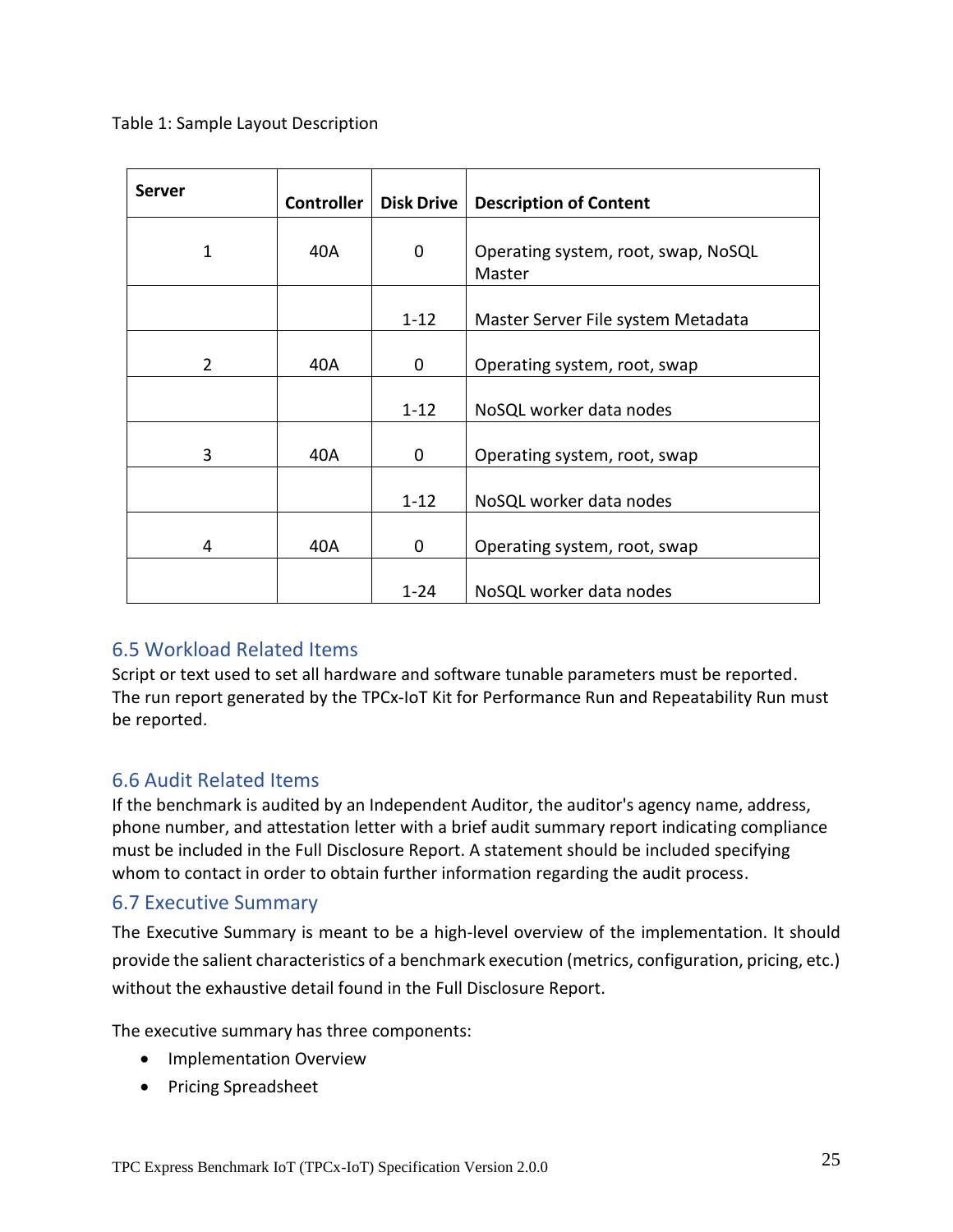• Numerical Quantities

Each component of the executive summary should appear on a page by itself. Each page should use a standard header and format, including

- 1/2 inch margins, top and bottom
- 3/4-inch left margin, 1/2-inch right margin
- 2 pt. frame around the body of the page. All interior lines should be 1 pt.

#### <span id="page-25-0"></span>6.8 Implementation Overview

The implementation overview page contains five sets of data, each laid out across the page as a sequence of boxes using 1 pt. rule, with a title above the required quantity. Both titles and quantities should use a 9-12 pt. Times font unless otherwise noted.

The first section contains information about the sponsor and system identification.

Table 2: Sponsor and System Identification

| <b>Title</b>                              | Font                      |
|-------------------------------------------|---------------------------|
| Sponsor Name or Logo                      | 16-20 pt. Bold (for Name) |
| System Identification                     | 16-20 pt. Bold            |
| Version Numbers for TPCx-IoT, TPC-Pricing | 16-20 pt. Bold            |
| <b>Report Date</b>                        | 16-20 pt. Bold            |

Comment 1: It is permissible to use or include company logos when identifying the sponsor.

Comment 2: The report date must be disclosed with a precision of one day. The precise format is left to the test sponsor.

The second section contains the Total System Cost; and, TPCx-IoT Performance Metric and Price/Performance for the performance run.

Table 3: Test Results

| Title                     | Quantity      | Precision | Font           |
|---------------------------|---------------|-----------|----------------|
| <b>Total System Cost</b>  | 3 yr. Cost of |           | 16-20 pt. Bold |
|                           | Ownership (   |           |                |
| TPCx-IoT                  | <b>loTps</b>  | 0.01      | 16-20 pt. Bold |
| <b>Performance Metric</b> |               |           |                |
| Price/Performance         | \$/kloTps     | 0.01      | 16-20 pt. Bold |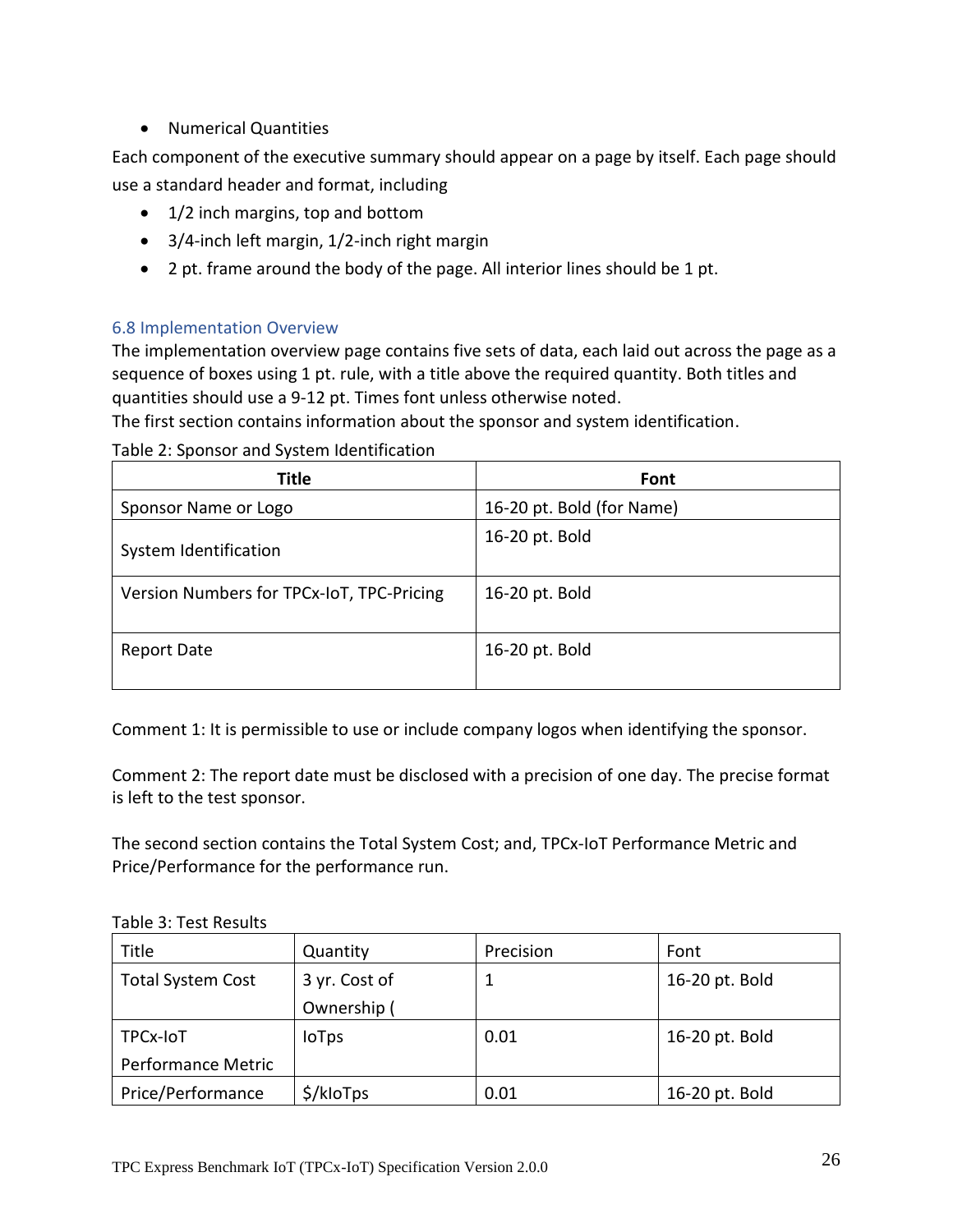Depending on the currency used for publication this sign has to be exchanged with the ISO currency symbol.

The third section contains detailed the system configuration.

| Title                           | Quantity                         | Font           |
|---------------------------------|----------------------------------|----------------|
| Storage System Software         | <b>Product Name and Product</b>  | 9-12 pt. Times |
|                                 | Version                          |                |
| <b>Operating System</b>         | Product Name, Software           | 9-12 pt. Times |
|                                 | Version for OS, File System      |                |
|                                 | Type and Version                 |                |
| <b>Other Software</b>           | <b>Product Name and Software</b> | 9-12 pt. Times |
|                                 | Version of other software        |                |
|                                 | components (example Java)        |                |
| <b>System Availability Date</b> | The Availability Date of the     | 9-12 pt. Times |
|                                 | system, defined in Clause 0      |                |
|                                 | of the TPC Pricing               |                |
|                                 | Specification.                   |                |

Table 4: System Configuration Information

Comment: The Software Version must uniquely identify the orderable software product

referenced in the Priced Configuration (for example, RALF/2000 4.2.1)

The fourth section contains the components, including:

- Total number of nodes used/total number of processors used with their types and speeds in GHz
- Total number of cores used/total number of threads used, See Clause 7.
- Main and cache memory sizes
- Network and I/O connectivity
- Disk quantity and geometry
- Total Rack Units (RU) occupied by the SUT

Comment: Rack Units (RU) occupied by the SUT include servers, storage, connectivity devices and any additional rack space required to be kept empty by the devices. Free space available on the rack, space for vertical mount PDU etc. are not to be included.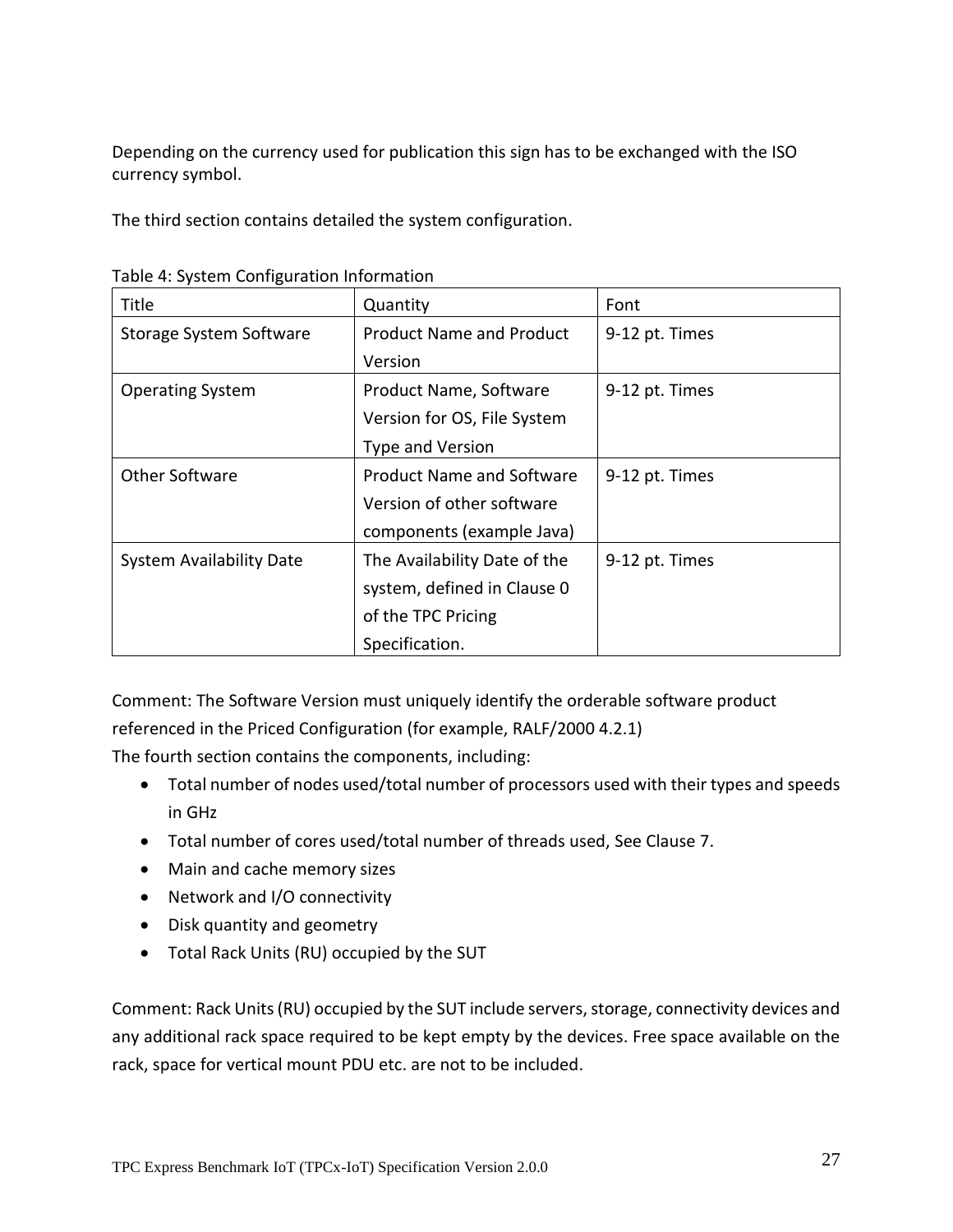Ex: 8 Servers (2RU each) and 2 Switches (1RU each) mounted in a 42RU rack. The Rack Units occupied by the SUT is  $8x 2 + 2x 1 = 18RU$ 

#### <span id="page-27-0"></span>6.9 Pricing Spreadsheet

The major categories in the Price Spreadsheet, as appropriate, are:

- Network(s)
- Server(s) /Node(s)
- Storage
- Software

Discounts (may optionally be included with above major category subtotal calculations).

## <span id="page-27-1"></span>6.10 Numerical Quantities Summary

The Numerical Quantities Summary page contains two sets of data, presented in tabular form, detailing the execution timings for the reported execution of the performance test. Each set of data should be headed by its given title and clearly separated from the other tables.

The first section contains measurement results from the benchmark execution.

| Item Title          | Precision           |
|---------------------|---------------------|
| Run Start Time      | yyyy-mm-dd hh:mm:ss |
| <b>Run End Time</b> | yyyy-mm-dd hh:mm:ss |
| <b>IoTps</b>        | 0.01                |

Table 5: Results for Measured Run

Second section contains the measurement result for the repeatability run. See Table 5: for contents and precision.

# <span id="page-27-2"></span>6.11 TPCx-IoT Run Report

<span id="page-27-3"></span>The run report from TPCx-IoT must be included in the Executive Summary.

#### <span id="page-27-4"></span>6.12 Availability of the Full Disclosure Report

The Full Disclosure Report must be readily available to the public. The report must be made available when results are made public. In order to use the phrase "TPC Express Benchmark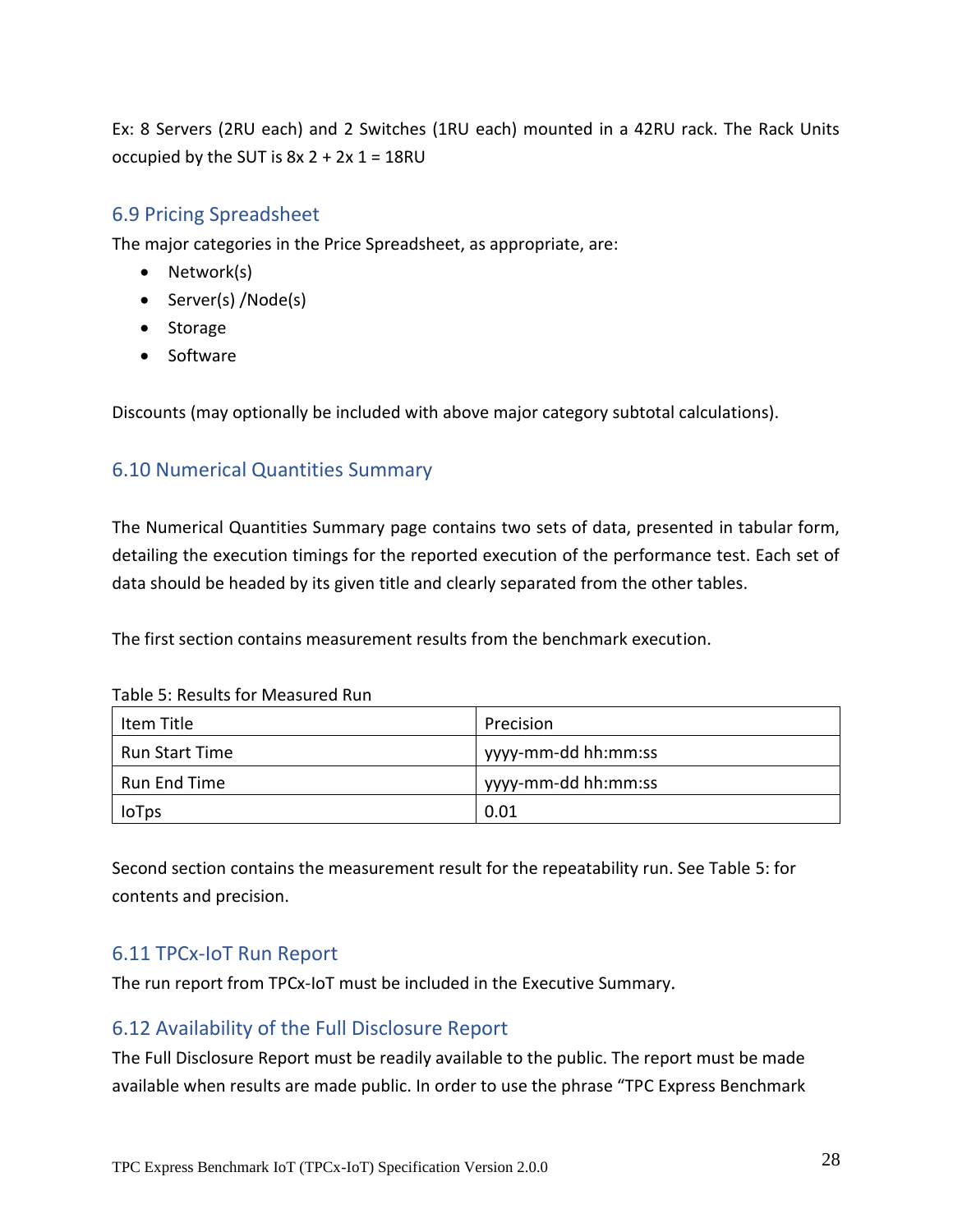IoT", the Full Disclosure Report must be submitted electronically to the TPC using the procedure described in the TPC Policies located at the [TPC Documentation webpage.](http://www.tpc.org/tpc_documents_current_versions/current_specifications.asp) The Full Disclosure Report must be available in English but may be translated to additional languages.

## <span id="page-28-0"></span>6.13 Revisions to the Full Disclosure Report

Revisions to the Full Disclosure Report shall be handled as follows:

- Substitutions will be open to challenge for a 60-day period. No other portion of the F Full Disclosure Report and supporting files archive are challengeable.
- During the normal product life cycle, problems will be uncovered that require changes, sometimes referred to as ECOs, FCOs, patches, updates, etc. When the cumulative result of applied changes causes the IoTps rating of the system to decrease by more than two percent from the initially reported IoTps, then the test sponsor is required to re-validate the benchmark results. The complete revision history is maintained following the timing interval section showing the revision date and description.
- Full Disclosure Report and supporting files archive revisions may be required for other reasons according to TPC Policies located at th[e TPC Documentation webpage.](http://www.tpc.org/tpc_documents_current_versions/current_specifications.asp)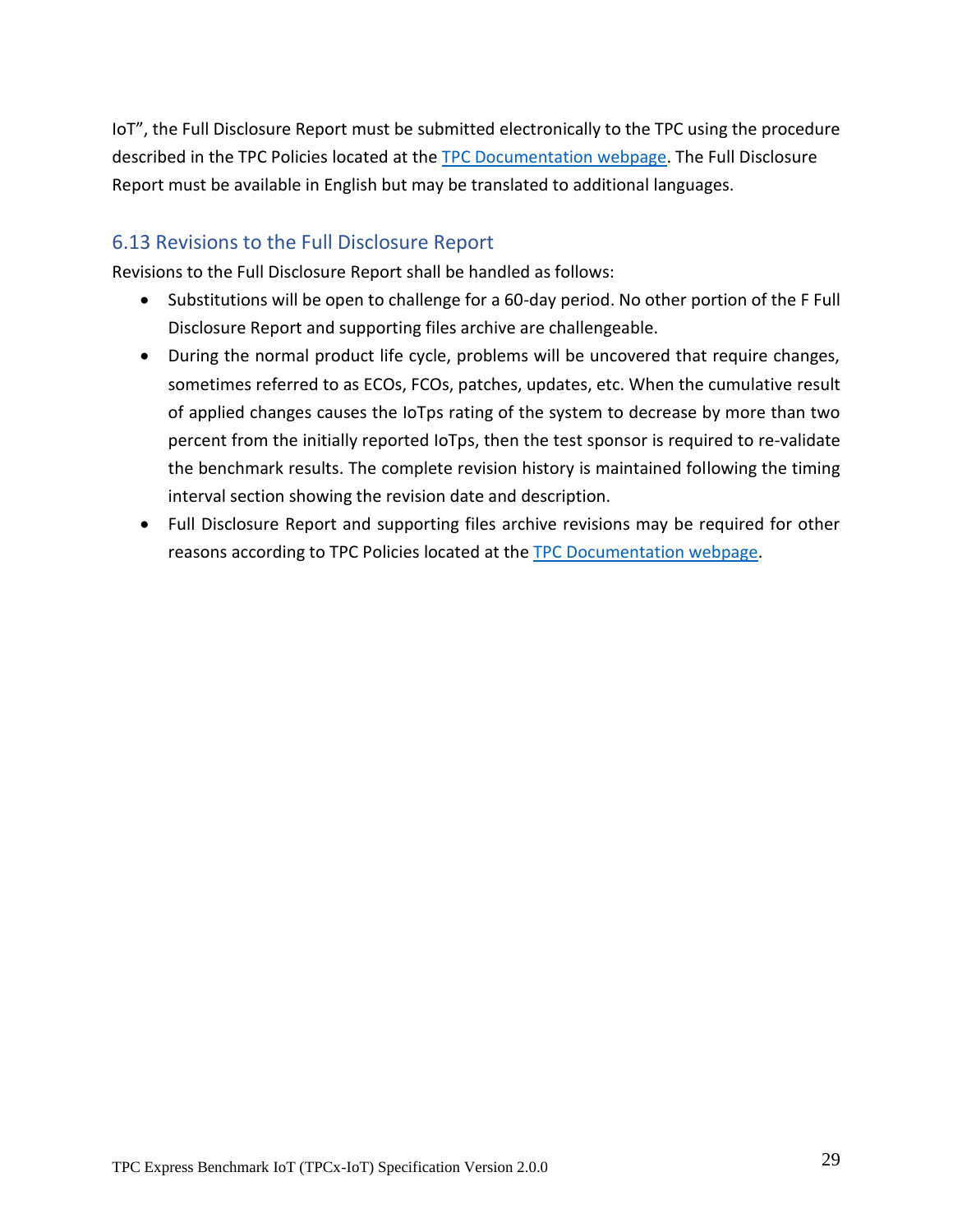# <span id="page-29-0"></span>Clause 7: Audit

Rules for auditing Pricing information are included in the TPC Pricing Specification located at the [TPC Documentation webpage.](http://www.tpc.org/tpc_documents_current_versions/current_specifications.asp)

# <span id="page-29-1"></span>7.1 General Rules

The benchmark result must be certified by a TPC Certified Auditor or the TPCx-IoT Pre-Publication Board. See Section 10 of TPC Policies located at the [TPC Documentation webpage.](http://www.tpc.org/tpc_documents_current_versions/current_specifications.asp)

The term independent is defined as "the outcome of the benchmark carries no financial benefit to the auditing agency other than fees earned directly related to the audit." The auditing agency cannot have supplied any performance consulting under contract for the benchmark. The Independent Auditor must meet the following:

- The auditor holds an active TPC certification for a TPC enterprise benchmark or an express benchmark.
- The auditing agency cannot be financially related to the sponsor. For example, the auditing agency is financially related if it is a dependent division of the sponsor, the majority of its stock is owned by the sponsor, etc.
- The auditing agency cannot be financially related to any one of the suppliers of the measured/priced configuration.
- The auditor's attestation letter is to be made readily available to the public as part of the Full Disclosure Report. A detailed report from the auditor is not required.

<span id="page-29-2"></span>The Pre-Publication Board consists of three members of the TPCx-IoT committee. Each member serves a period of six months. The membership will be rotated through the TPCx-IoT membership. The submission is confidential to the peer review committee until the result is published. The peer review committee must complete the review in 10 business days. If no issues are raised in 10 days, the result is considered valid.

TPCx-IoT results can be used as the basis for new TPCx-IoT results if and only if:

- The Auditor or Pre-Publication Board ensure that the hardware and software products are the same as those used in the prior result;
- The Auditor or Pre-Publication Board review the F of the new results and ensures that they match what is contained in the original sponsor's Full Disclosure Report;
- The Auditor or Pre-Publication Board can attest to the validity of the pricing used in the new Full Disclosure Report.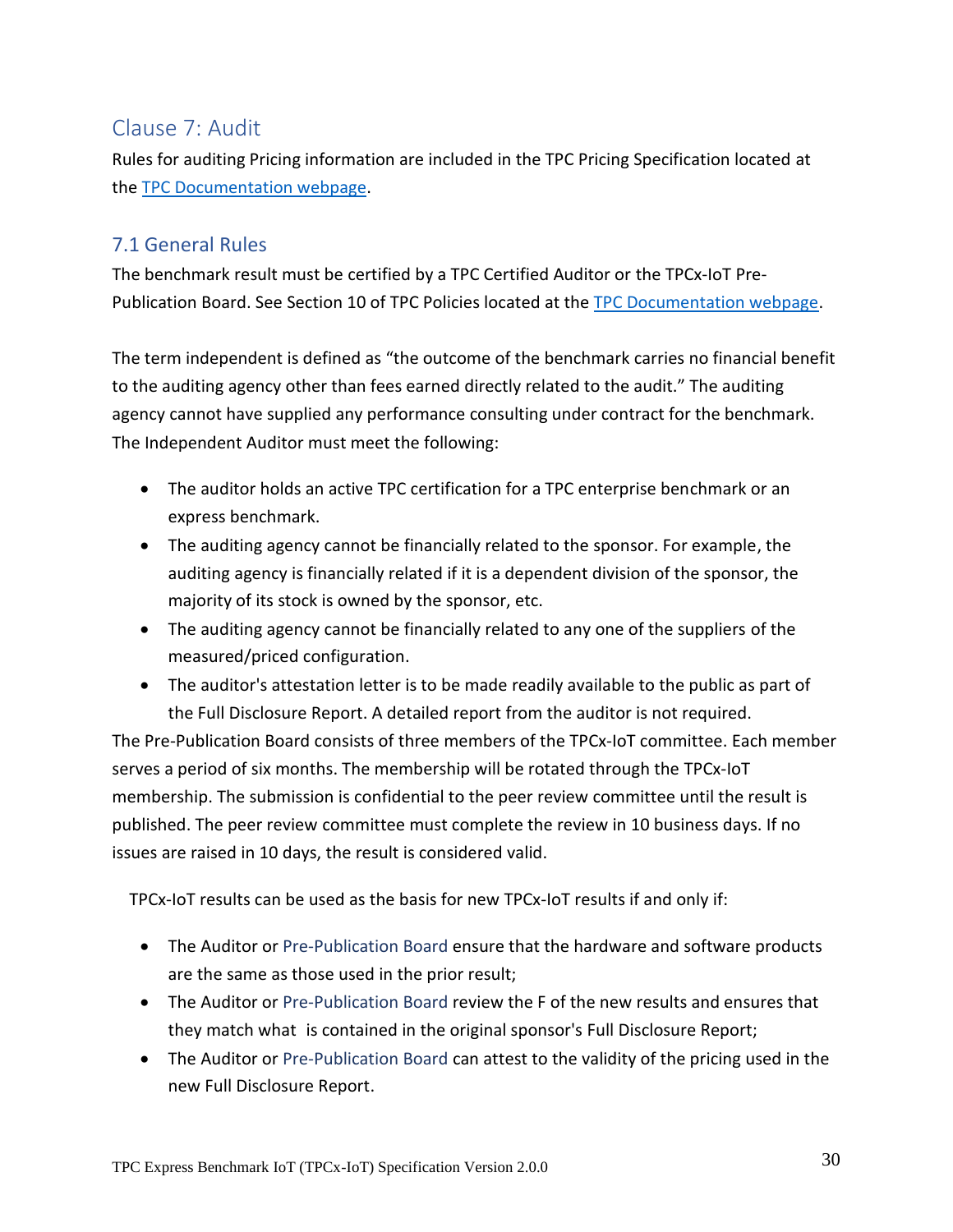Comment 1: The intent of this clause is to allow a reseller of equipment from a given supplier to publish under the re- seller's name a TPCx-IoT result already published by the supplier.

# <span id="page-30-0"></span>7.2 Audit Check List

#### <span id="page-30-1"></span>7.2.1 Clause 2: Workload and Execution Related Items

Verify that the TPCx-IoT kit is used

Verify that all phases are complete with no error in Run1 and Run2

Verify that all scripts and source code to implement the benchmark is included.

#### <span id="page-30-2"></span>7.2.2 Clause 3: System Under Test and Driver Related Items

Verify that all components of the SUT are commercially available as per TPC Pricing Specification

Verify that all components of the SUT is included in the pricing

<span id="page-30-3"></span>7.2.3 Clause 4: Scale Factors and Metrics Related Items

Verify that the system is scaled as per the Specification

Verify that the metrics are reported as per the precision requirements

#### <span id="page-30-4"></span>7.2.4 Clause 5: Pricing Related Items

Verify that the benchmark is in compliance with the TPC Pricing Specification

#### <span id="page-30-5"></span>7.2.5 Clause 7: Full Disclosure Related Items

Verify that Full Disclosure Report and executive summary report are accurate and comply with the reporting requirements. This includes:

- System availability
- The diagrams of both measured and priced configuration.
- System pricing
- The numerical quantity summary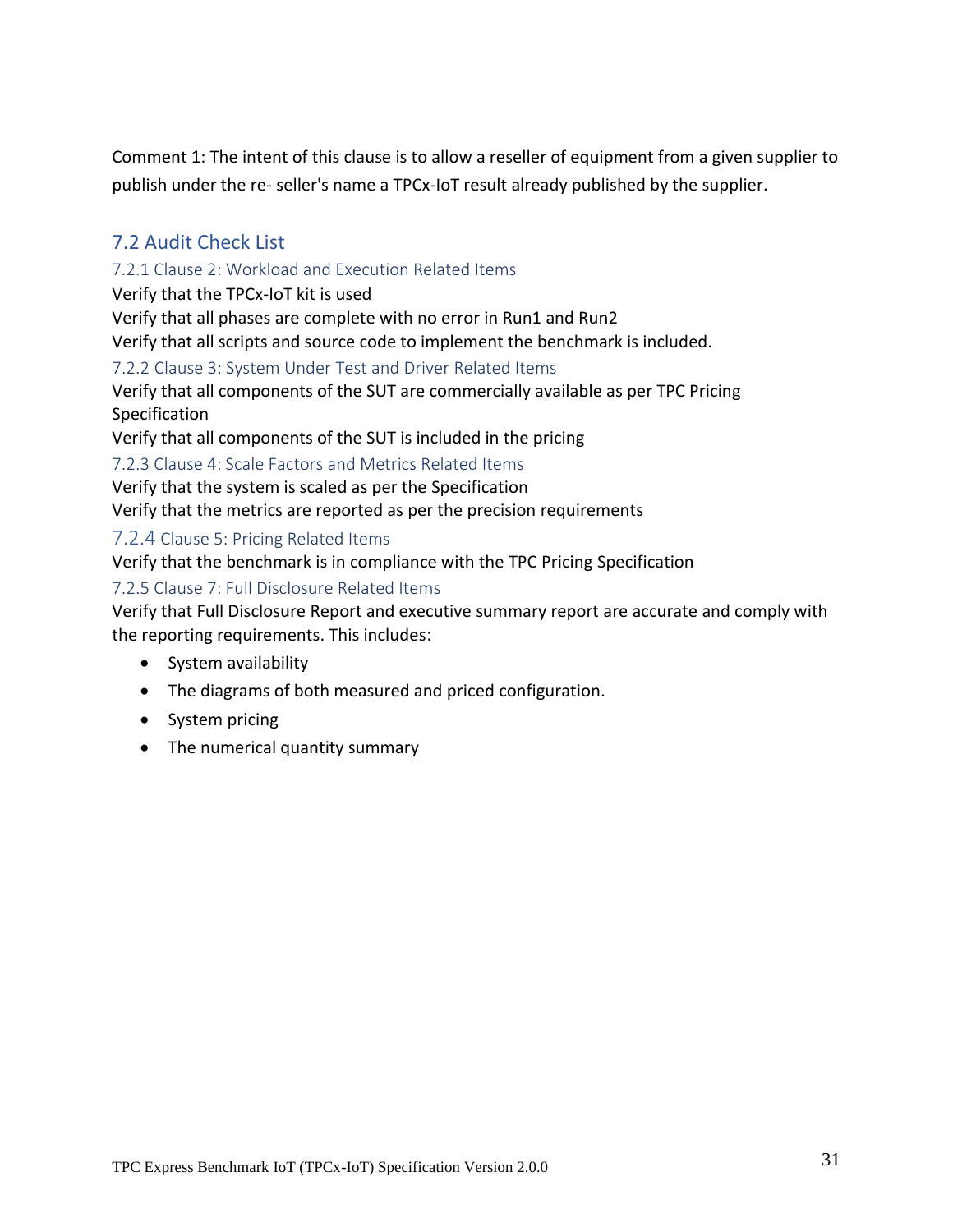# <span id="page-31-0"></span>Clause 8: Sample Executive Summary

| My Company Logo                               | My Server Model B                          |                                   | TPCx-IoT Rev. 2.0.0<br>TPC-Pricing Rev. 2.6.0<br>Report Date: May1, 2017                                                        |  |  |
|-----------------------------------------------|--------------------------------------------|-----------------------------------|---------------------------------------------------------------------------------------------------------------------------------|--|--|
| <b>Total System Cost</b>                      | Performance Metric                         |                                   | Price / Performance                                                                                                             |  |  |
| \$99,996.13 USD                               | 390,000.99                                 |                                   | \$256.40 USD                                                                                                                    |  |  |
|                                               | <b>IoTps</b>                               |                                   | $\frac{\$}{\ kIoTps}$                                                                                                           |  |  |
| Database Management<br>System                 | <b>Operating System</b>                    | Other<br>Software                 | <b>Availability Date</b>                                                                                                        |  |  |
| My NoSQL Software<br>1.0                      | My OS V2.0                                 | None                              | May 1, 2017                                                                                                                     |  |  |
| 4 x My Storage<br>Array<br>Model A<br>Servers | <b>SAS 3.0</b><br>4 x My Server<br>Model B | $10$ GbE<br>4 x My Server Model B | 2 x My Switch<br>Model X                                                                                                        |  |  |
| Processors/Cores/Threads/Model<br>Memory      |                                            | 128GB                             | 4/32/64 My CPU Model Z (2.7 GHz,<br>20MB cache, 130W)                                                                           |  |  |
| Storage<br>Network<br>Rack Unit               |                                            | <b>10RU</b>                       | 2 x 600GB 10K SFF SAS (internal)<br>1 x My Storage Array Model A with 8 X<br>1TB 7.2K SAS LFF HDD<br>2x My Switch Model X 10GbE |  |  |